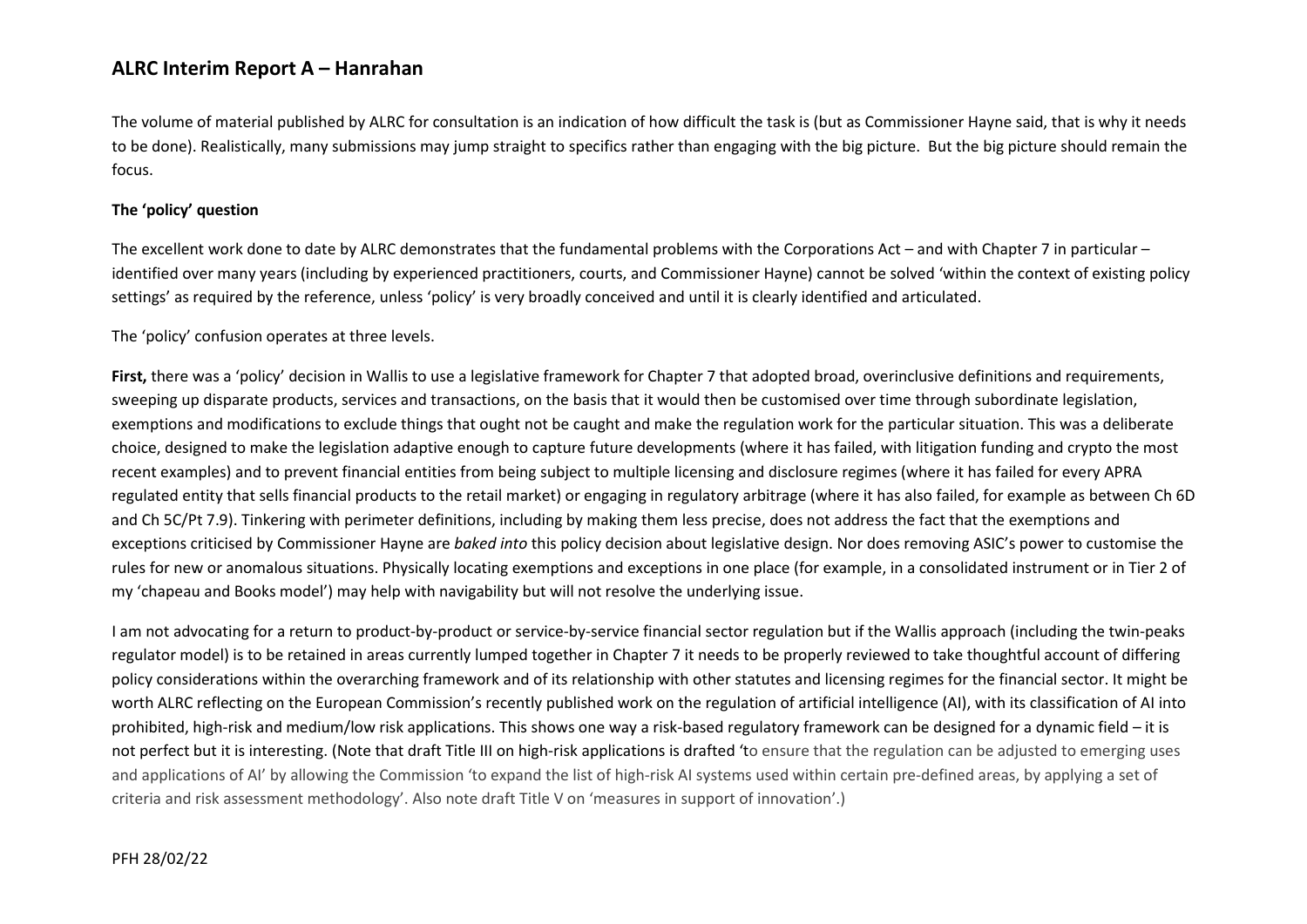**Second,** there is confusion – in talking about the content of the existing law – as to what is 'policy' and what are measures adopted to achieve that policy. For example, there is a policy (following Ripoll) that there ought to be a statutory 'best interests' obligation imposed on some financial advisers. But is it also 'policy' that the legislative expression of that obligation ought to include the current definition of what it means to act in another's best interests or come with a safe-harbour provision? Are these 'policy settings' or legislative mechanics for implementing the policy? Until that is clarified, any changes to existing wording could be seen as a 'policy' change and open to challenge. My own view is ALRC should take the 'existing policy settings' in the reference to refer to policy at a coarse rather than granular level and push much harder to rationalise the law to bring it back to its very high-level settings.

**Third**, in many instances even the coarse policy is not evident. For example, what is the policy underlying the decision to allocate some financial product offers to Ch 6D and others to Pt 7.9, particularly for listed MIS and stapled securities? Why are the information needs of investors in the different markettraded vehicles different? What is the policy underlying the decision that some households are retail clients (and benefit from disclosure) and others are not in connection with the management of their private wealth management and protection decisions? That the definition of a retail client who purchases a financial service should be different from the definition that determines who is entitled to low-cost consumer dispute resolution through AFCA?

These areas of policy confusion affect the boundaries of the ALRC's existing reference.

#### **Reorganising and rationalising**

Aside from these broader policy questions, I think the ALRC's work would be more effective if it began with the important first step reorganising and rationalising the existing law. Otherwise, adjusting the definitions, moving rules between subordinate and principal legislation, adopting 'principles-based' drafting (which is an unhelpful concept) or including 'norms' of uncertain legal effect are unlikely to make a real difference. This stage cannot wait until the end of the reference; it should be done before the matters raised in Interim Report A are decided.

My strong suggestion is to reorganise the legislation itself into a sensible thematic structure (which it currently lacks). Ideally most of Chapter 7 should not sit in the corporations and markets legislation; and Chapter 7 itself mixes up apples and oranges and should be broken into its different parts. This is not just a question of navigability – it is needed to address the problem of concepts and rules from one domain leaking into another. A particular problem has arisen from blurring the line between financial consumers and retail investors, and mixing the (quasi-prudential) regulation of market operators and intermediaries with the consumer protection laws. (To reiterate – most of Chapter 7 is not a consumer protection statute.) If creating several separate Acts is not considered feasible, I have suggested another model for restructuring (rather than breaking up) the legislation in the **attachment** (the chapeau and Books model). This needs to be done before further work on definitions and hierarchy, not after. (Conceptually it can be done without renumbering the individual sections – even just as a thought exercise at this stage.)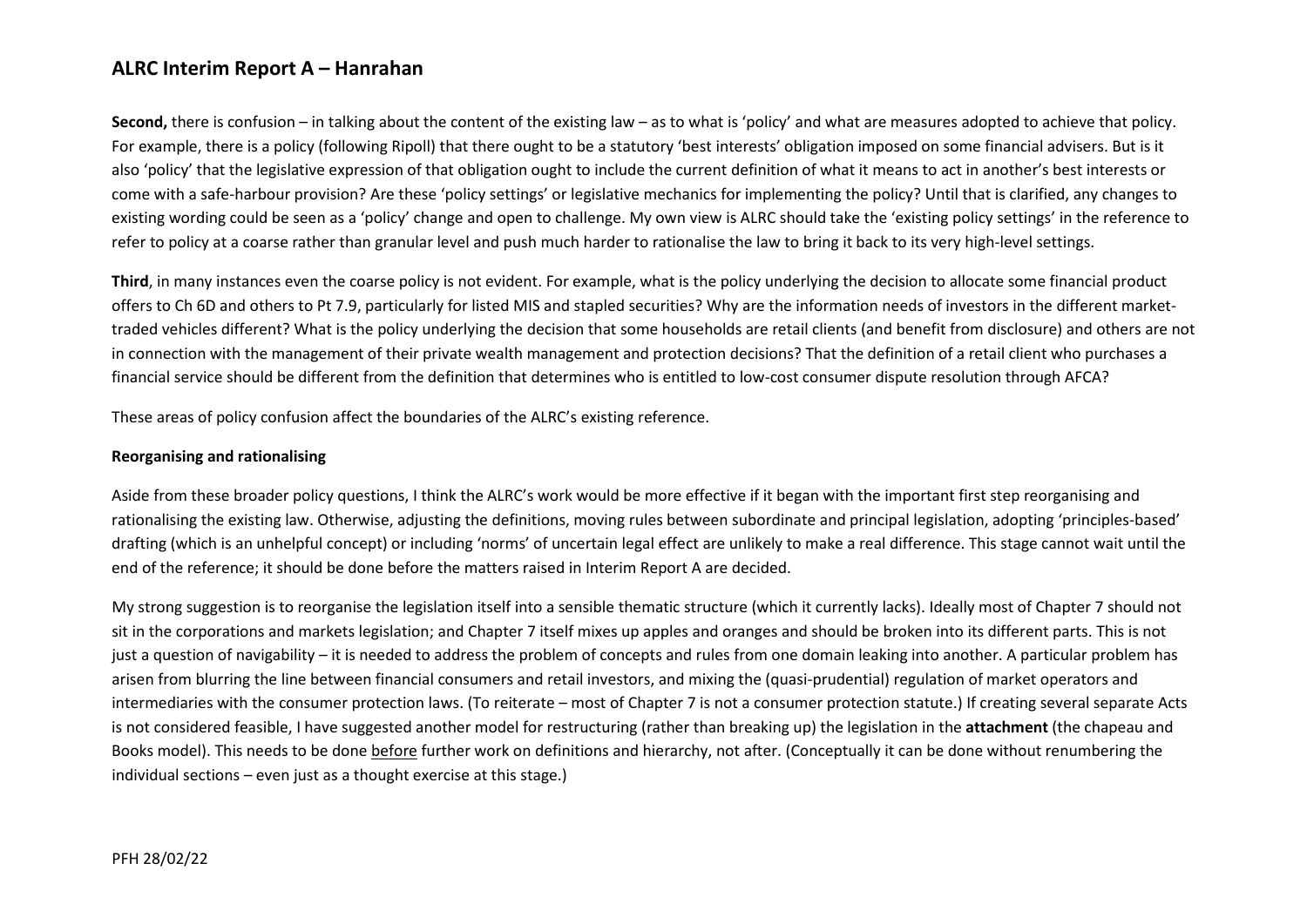It is important that ALRC takes the opportunity to state clearly what is needed to fix the fundamental design problems with this legislation. There is likely to be resistance from within government and the bureaucracy ('oh that can't be done' or 'oh that is policy, stay away' or 'don't boil the ocean'). But it is not about ALRC being pragmatic at this stage. This reference should be seen as an opportunity to devise a new roadmap for how complex business statutes can be structured and maintained over time (learning the sad lessons from the tax simplification project). The legislation must make sense thematically first otherwise the confusion is just papered over.

The audience for this statute is lawyers and usability should be viewed from that perspective. This is a complex field and overall 'length' is to be expected and not necessarily a problem. But the legislation must be sophisticated, not convoluted or obscure. The ALRC's work must contribute to better regulatory stewardship by government. It should recognise that it is inevitable that future amendments and enhancements will be needed as markets develop, and that the design of the statute itself must be able to accommodate that without turning into 'legislative porridge'. Regrettably there are regulated entities and their internal and external service providers who profit from and entrench the existing lack of clarity in the law. The urgent reinstatement of a specialist stewardship body for the legislation – based on the former CAMAC – to act in the public interest is clearly needed.

The changes that will be needed to fix Chapter 7 (let alone the rest of the Corporations Act and its relationship with the ASIC Act and the NCCP Act) means that this reference is unlikely to achieve change (even just attitudinal change, which is an incredibly valuable first step) unless there is a compelling and simple story that government and the business community can understand and get behind. Any reform, even fabulous reform, involves transition costs and therefore will be resisted. I describe the problem in these terms: this legislation is part of Australia's national infrastructure – like roads or pipes. After 20 years, that infrastructure is now in very poor shape (think about a rutted single lane road, with potholes, cul-de-sacs, road humps, level crossings, concealed speed cameras, confusing signs). We need to invest in modernising and strengthening that infrastructure in the broader public interest. Good legal infrastructure is about both the content of the law and the design of it. This project focuses on the latter and my answers below reflect that.

#### **Response to questions**

| A1 | What additional data should the Australian Law<br>Reform Commission generate, obtain, and analyse to<br>understand: | It would be good to map the relationship of the financial services and financial products<br>laws (my Books 6 and 7 in the attachment) to other financial sector laws. This<br>interaction adds a further level of complexity that is specific to the financial sector. It is |
|----|---------------------------------------------------------------------------------------------------------------------|-------------------------------------------------------------------------------------------------------------------------------------------------------------------------------------------------------------------------------------------------------------------------------|
|    | legislative complexity and potential legislative<br>simplification;                                                 | exacerbated by the blurred responsibilities of ASIC and APRA. It is acute in<br>superannuation (including two licensing regimes).                                                                                                                                             |
|    | the regulation of corporations and financial                                                                        | But the task is already so vast, it might be best just to plough on.                                                                                                                                                                                                          |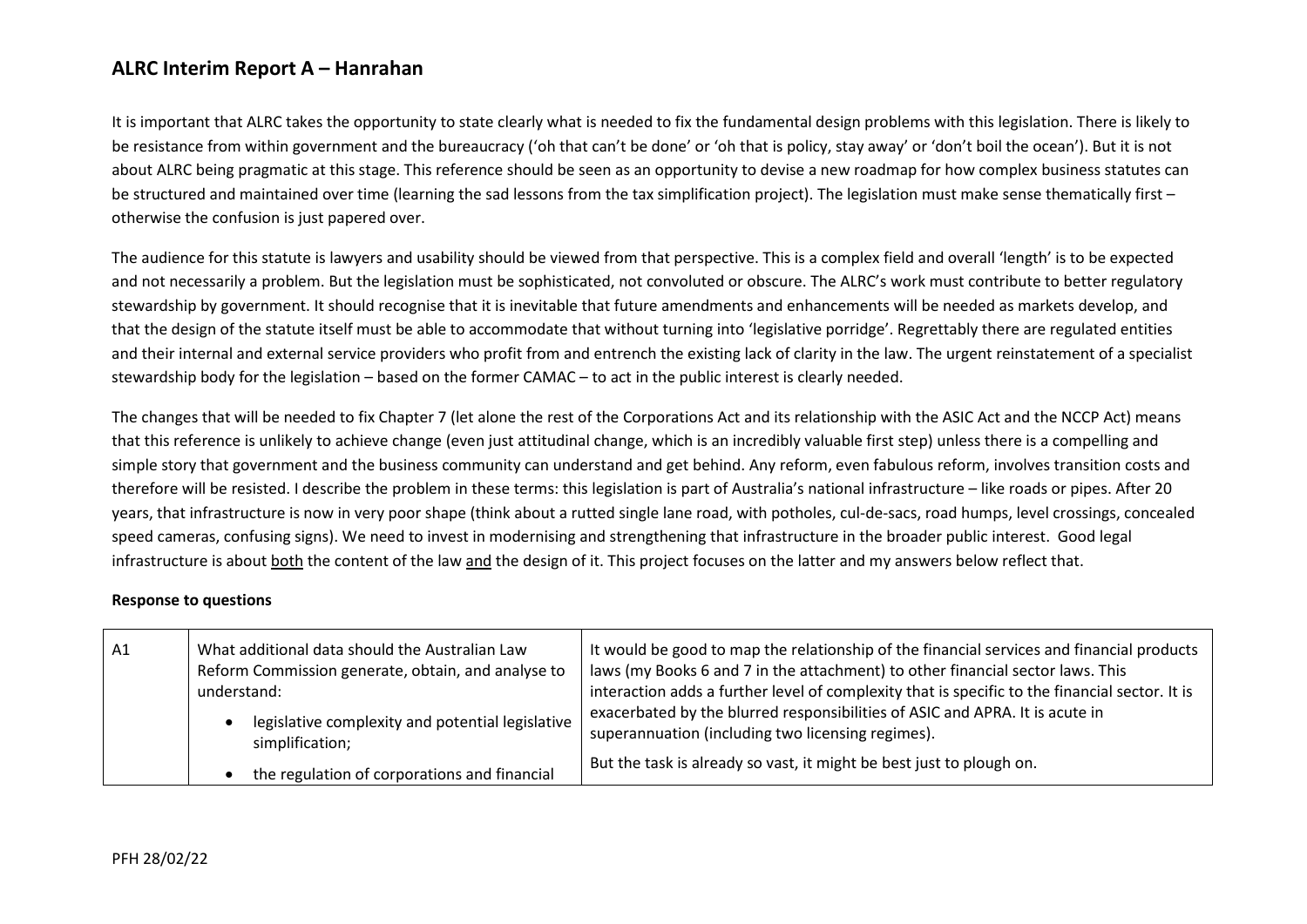|                                                                                                                                                                                                                                                                                                                                                           | services in Australia; and<br>$\bullet$                                                                                                                                                                                                                                                                                                                                                                                                                                                                                                                                                                                                                                                                           |                                                                                                                                                                                                                                                                                                                                                                                                                                                                                                                                                                                                                                                                                                                                                                                                                                                                                                                                                                                                                                                                                                                                                                                                                                                                                                      |
|-----------------------------------------------------------------------------------------------------------------------------------------------------------------------------------------------------------------------------------------------------------------------------------------------------------------------------------------------------------|-------------------------------------------------------------------------------------------------------------------------------------------------------------------------------------------------------------------------------------------------------------------------------------------------------------------------------------------------------------------------------------------------------------------------------------------------------------------------------------------------------------------------------------------------------------------------------------------------------------------------------------------------------------------------------------------------------------------|------------------------------------------------------------------------------------------------------------------------------------------------------------------------------------------------------------------------------------------------------------------------------------------------------------------------------------------------------------------------------------------------------------------------------------------------------------------------------------------------------------------------------------------------------------------------------------------------------------------------------------------------------------------------------------------------------------------------------------------------------------------------------------------------------------------------------------------------------------------------------------------------------------------------------------------------------------------------------------------------------------------------------------------------------------------------------------------------------------------------------------------------------------------------------------------------------------------------------------------------------------------------------------------------------|
|                                                                                                                                                                                                                                                                                                                                                           | the structure and operation of financial<br>markets and services in Australia?                                                                                                                                                                                                                                                                                                                                                                                                                                                                                                                                                                                                                                    |                                                                                                                                                                                                                                                                                                                                                                                                                                                                                                                                                                                                                                                                                                                                                                                                                                                                                                                                                                                                                                                                                                                                                                                                                                                                                                      |
| A2                                                                                                                                                                                                                                                                                                                                                        | Would application of the following definitional<br>principles reduce complexity in corporations and<br>financial services legislation?<br>When to define (Chapter 4):<br>In determining whether and how to define<br>$\bullet$<br>words or phrases, the overarching<br>consideration should be whether the<br>definition would enhance readability and<br>facilitate comprehension of the legislation.<br>To the extent practicable, words and phrases<br>$\bullet$<br>with an ordinary meaning should not be<br>defined.                                                                                                                                                                                         | Definitions serve different functions. This must be considered in designing them.<br>Some definitions do mark out the perimeters of regulation. If an activity is within the<br>definition if it regulated, and if it is outside it is not. This may be undesirable, but it is<br>inevitable given the nature of the matters being legislated. Because they determine<br>whether a particular law applies or not, these definitions should be clear and as detailed<br>as possible - this is a rule of law issue. The problems that have always bedevilled the<br>definition of 'managed investment scheme' and 'derivatives' show how hard this is to<br>achieve - there is plenty of judicial commentary on definition design in, for example, the<br>cases dealing with litigation funding. The tension is always between open-ended<br>functional definitions that are needed to catch financial innovation (the idea behind<br>CLERP 6 and FSR) and lists of legacy products and services. But certainty is important<br>(even if it is expressed as examples of things that are or are not within the general<br>definition) otherwise there is a lot of wasted money and effort getting legal opinions on<br>scope that can never be definitive (unless ASIC wants and gets a rulings power). |
| Words and phrases should be defined if the<br>definition significantly reduces the need to<br>repeat text.<br>Definitions should be used primarily to<br>$\bullet$<br>specify the meaning of words or phrases, and<br>should not be used to impose obligations,<br>tailor the application of particular provisions,<br>or for other substantive purposes. | Other definitions seek to give content to what Edelman J calls 'open-textured<br>standards'. For example, what it means to behave 'fairly' or in someone's 'best<br>interests', or what is 'unconscionable'. Often these open-textured standards (should)<br>derive their content from the general law. Definitions or elaborations of the standards<br>are inserted (apparently by drafters who do not know or understand the general law!)<br>at the urging of regulated entities who want a checklist that they can push down<br>through their organisation as a set of instructions or metrics. This should be resisted<br>absolutely (unless we decide to go in the reverse direction of full codification). |                                                                                                                                                                                                                                                                                                                                                                                                                                                                                                                                                                                                                                                                                                                                                                                                                                                                                                                                                                                                                                                                                                                                                                                                                                                                                                      |
|                                                                                                                                                                                                                                                                                                                                                           | Consistency of definitions (Chapter 5):<br>Each word and phrase should be used with<br>$\bullet$<br>the same meaning throughout an Act, and<br>throughout all delegated legislation made<br>under that Act.                                                                                                                                                                                                                                                                                                                                                                                                                                                                                                       | I agree that definitions should be consistent across the CA and the ASIC Act (at least -<br>and ideally across the whole statute book). They should also be grouped together in one<br>place (in my model, in the chapeau). Grouping them up will make it easier to winnow<br>out the silly ones - eg definitions of words that have their ordinary meaning or where<br>the definition does not correspond intuitively to the word or a word has different                                                                                                                                                                                                                                                                                                                                                                                                                                                                                                                                                                                                                                                                                                                                                                                                                                           |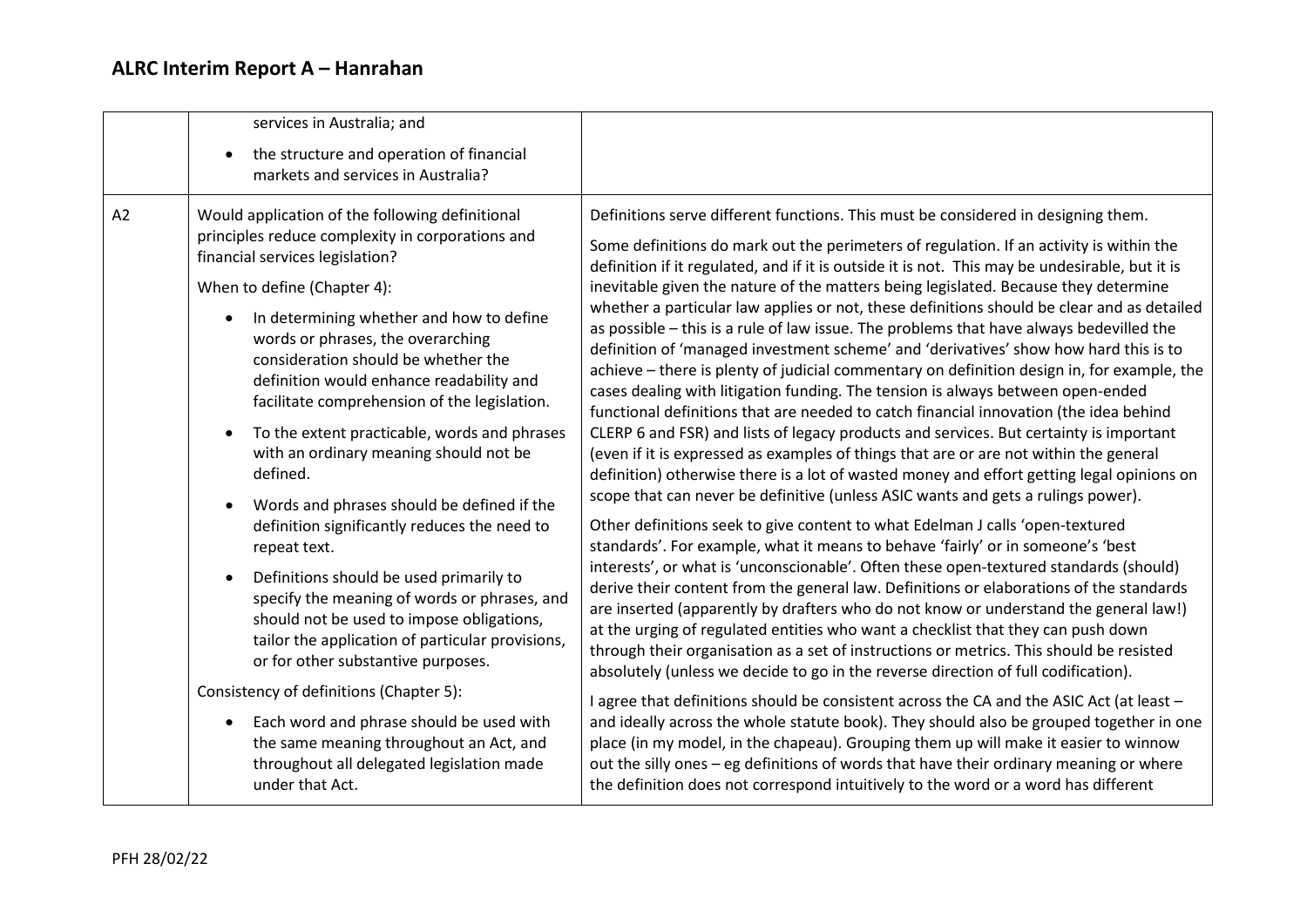|                                                                                                                                                                                                                                      | Relational definitions should be used<br>$\bullet$<br>sparingly.                                                                                                                                                                                                                                                                                                                                                                          | meanings in different contexts. It will also promote consistent and natural language<br>definitions.                                                                                                                                                                                                                                                                                                                                                                                                                                                                                                   |
|--------------------------------------------------------------------------------------------------------------------------------------------------------------------------------------------------------------------------------------|-------------------------------------------------------------------------------------------------------------------------------------------------------------------------------------------------------------------------------------------------------------------------------------------------------------------------------------------------------------------------------------------------------------------------------------------|--------------------------------------------------------------------------------------------------------------------------------------------------------------------------------------------------------------------------------------------------------------------------------------------------------------------------------------------------------------------------------------------------------------------------------------------------------------------------------------------------------------------------------------------------------------------------------------------------------|
|                                                                                                                                                                                                                                      | To the extent practicable, key defined terms<br>$\bullet$<br>should have a consistent meaning across all<br>Commonwealth corporations and financial<br>services legislation.                                                                                                                                                                                                                                                              | I am less worried about making clear (for example, by a hyperlink) whether a word is a<br>defined term - in this (necessarily) complex legislation this could get very cluttered.                                                                                                                                                                                                                                                                                                                                                                                                                      |
|                                                                                                                                                                                                                                      | Design of definitions (Chapter 6):                                                                                                                                                                                                                                                                                                                                                                                                        |                                                                                                                                                                                                                                                                                                                                                                                                                                                                                                                                                                                                        |
|                                                                                                                                                                                                                                      | Interconnected definitions should be used<br>$\bullet$<br>sparingly.                                                                                                                                                                                                                                                                                                                                                                      |                                                                                                                                                                                                                                                                                                                                                                                                                                                                                                                                                                                                        |
|                                                                                                                                                                                                                                      | Defined terms should correspond intuitively<br>$\bullet$<br>with the substance of the definition.                                                                                                                                                                                                                                                                                                                                         |                                                                                                                                                                                                                                                                                                                                                                                                                                                                                                                                                                                                        |
|                                                                                                                                                                                                                                      | It should be clear whether a word or phrase is<br>$\bullet$<br>defined, and where the definition can be<br>found.                                                                                                                                                                                                                                                                                                                         |                                                                                                                                                                                                                                                                                                                                                                                                                                                                                                                                                                                                        |
| A <sub>3</sub><br>Each Commonwealth Act relevant to the regulation of<br>corporations and financial services should be<br>amended to enact a uniform definition of each of the<br>terms 'financial product' and 'financial service'. |                                                                                                                                                                                                                                                                                                                                                                                                                                           | Yes. And remember these are distinct things and the distinction is important.                                                                                                                                                                                                                                                                                                                                                                                                                                                                                                                          |
|                                                                                                                                                                                                                                      | It is good to approach these 'perimeter' definitions from the perspective of - to what<br>should relevant law apply? What 'service' in the financial sector should only be provided<br>by people who are licensed? What 'product' should only be sold to consumers with a<br>PDS? What should be regulated as a gaming product not a financial product? The<br>legislative purpose should drive the definition, not the other way around. |                                                                                                                                                                                                                                                                                                                                                                                                                                                                                                                                                                                                        |
|                                                                                                                                                                                                                                      |                                                                                                                                                                                                                                                                                                                                                                                                                                           | The conceptual distinction between providing a financial product and providing a<br>financial service is not always well understood (and it is made less clear by the structure<br>of Chapter 7). Speaking very generally, in our system, 'products' are not regulated for<br>quality - it is about how and to whom they are sold. But services are most assuredly<br>regulated for quality - we call it conduct regulation. Understanding how collective<br>investments (like super funds, mutual funds, LICs, ETFs) straddle service and product<br>helps before there is any attempt at redrafting. |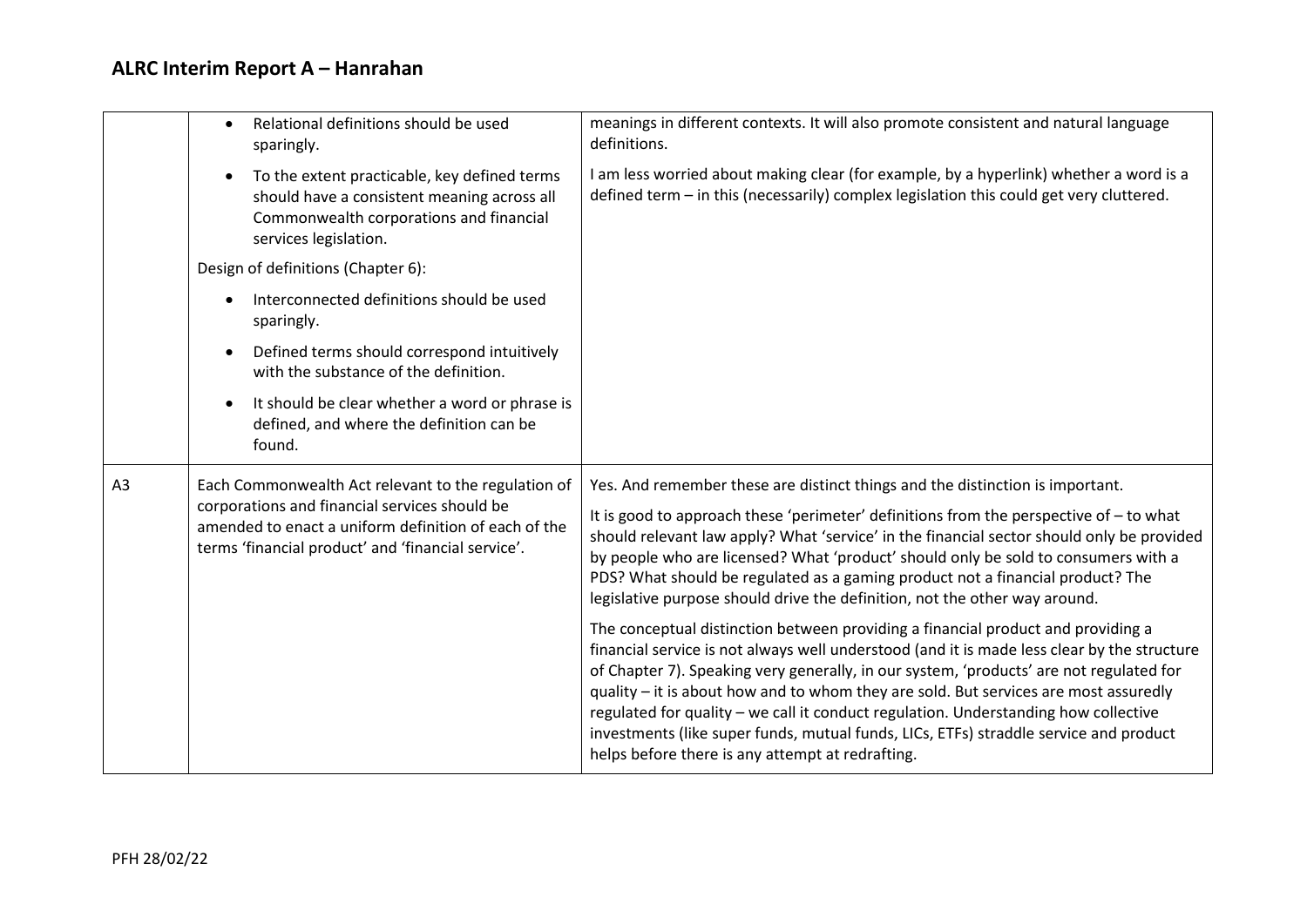| A4 | In order to implement Proposal A3 and simplify the<br>definitions of 'financial product' and 'financial                                                                                                                                                                            | No. See my comments on A2. There is value in specific inclusions and exclusions in<br>perimeter definitions, even if they are just examples.                                                                                                                                                                                                                                                                                                                                                                                                                                             |
|----|------------------------------------------------------------------------------------------------------------------------------------------------------------------------------------------------------------------------------------------------------------------------------------|------------------------------------------------------------------------------------------------------------------------------------------------------------------------------------------------------------------------------------------------------------------------------------------------------------------------------------------------------------------------------------------------------------------------------------------------------------------------------------------------------------------------------------------------------------------------------------------|
|    | service', the Corporations Act 2001 (Cth) and the<br>Australian Securities and Investments Commission Act<br>2001 (Cth) should be amended to:                                                                                                                                      | If we accept the principle that this approach to giving certainty is important (given the<br>high-level policy choice about legislative design made by Wallis) then the capacity to<br>add or remove things from being financial products or financial services - by regulation<br>or by ASIC instrument - is important and should be retained. This is because innovation<br>in financial products and services moves quickly and waiting for principal legislation to<br>be amended is just not practicable (and can get caught up in political horse-trading).                        |
|    | remove specific inclusions from the definition<br>$\bullet$<br>of 'financial product' by repealing s 764A of<br>the Corporations Act 2001 (Cth) and omitting                                                                                                                       |                                                                                                                                                                                                                                                                                                                                                                                                                                                                                                                                                                                          |
|    | s 12BAA(7) of the Australian Securities and<br>Investments Commission Act 2001 (Cth);                                                                                                                                                                                              | But, in allowing this, we should insist that proper processes (consultation etc) are<br>followed by the person exercising the power, including by strict oversight of                                                                                                                                                                                                                                                                                                                                                                                                                    |
|    | remove the ability for regulations to deem<br>$\bullet$<br>conduct to be a 'financial service' by omitting                                                                                                                                                                         | Departments' and agencies' formal and substantive compliance with the Legislation Act<br>2003 (Cth).<br>Also, there needs to be a single source of truth about what has been deemed in or out.<br>In other words, one definition in the chapeau, with one section only that confers<br>regulation or instrument making power to add or subtract from it. Then either a note to<br>the section that lists all the regulations or instruments made under that section from<br>time to time, or if the two-tier model is used, a provision containing all the inclusions<br>and exclusions. |
|    | s 766A(1)(f) of the Corporations Act 2001<br>(Cth) and s 12BAB(1)(h) of the Australian<br>Securities and Investments Commission Act<br>2001 (Cth);                                                                                                                                 |                                                                                                                                                                                                                                                                                                                                                                                                                                                                                                                                                                                          |
|    | remove the ability for regulations to deem<br>$\bullet$<br>conduct to be a 'financial service' by<br>amending ss 766A(2) and 766C(7) of the<br>Corporations Act 2001 (Cth), and ss 12BAB(2)<br>and (10) of the Australian Securities and<br>Investments Commission Act 2001 (Cth); |                                                                                                                                                                                                                                                                                                                                                                                                                                                                                                                                                                                          |
|    | remove the incidental product exclusion by<br>$\bullet$<br>repealing s 763E of the Corporations Act 2001<br>$(Cth)$ ;                                                                                                                                                              |                                                                                                                                                                                                                                                                                                                                                                                                                                                                                                                                                                                          |
|    | insert application provisions to determine the<br>$\bullet$<br>scope of Chapter 7 of the Corporations Act<br>2001 (Cth) and its constituent provisions; and                                                                                                                        |                                                                                                                                                                                                                                                                                                                                                                                                                                                                                                                                                                                          |
|    | consolidate, in delegated legislation, all<br>exclusions and exemptions from the                                                                                                                                                                                                   |                                                                                                                                                                                                                                                                                                                                                                                                                                                                                                                                                                                          |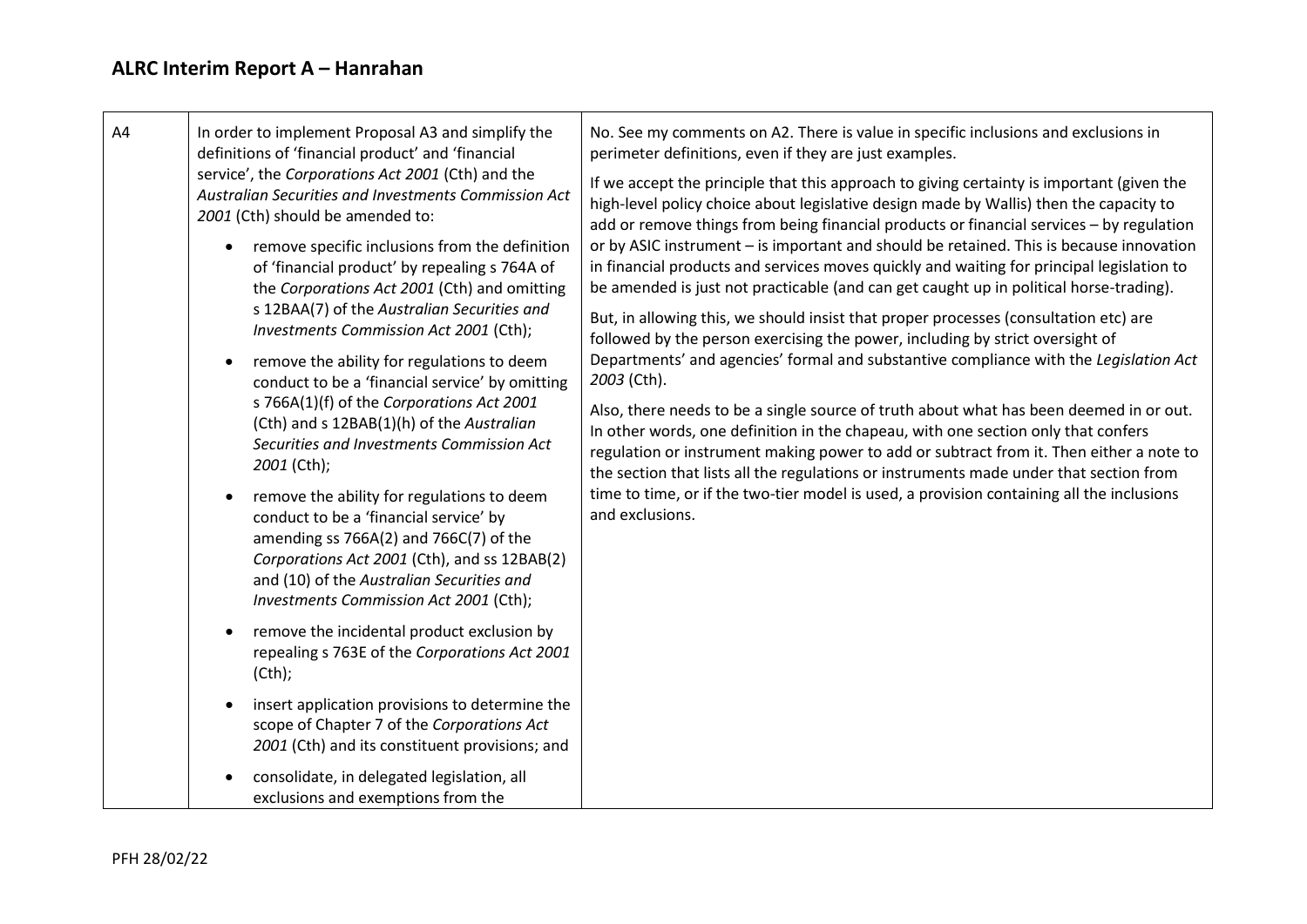|                | definition of 'financial product' and from the<br>definition of 'financial service'.                                                                                                                                       |                                                                                                                                                                                                                                                                                                                                             |
|----------------|----------------------------------------------------------------------------------------------------------------------------------------------------------------------------------------------------------------------------|---------------------------------------------------------------------------------------------------------------------------------------------------------------------------------------------------------------------------------------------------------------------------------------------------------------------------------------------|
| A <sub>5</sub> | The Corporations Act 2001 (Cth) and the Australian<br>Securities and Investments Commission Act 2001 (Cth)<br>should be amended to remove the definitions of:                                                              | Perhaps. I am not sure they add very much although it is worth checking the caselaw.<br>My sense is that 'at the margins' problems are usually considered one level down - for<br>example, is this arrangement an MIS, a derivative, a credit facility?                                                                                     |
|                | 'makes a financial investment' (s 763B<br>$\bullet$<br>Corporations Act 2001 (Cth) and s 12BAA(4)<br>Australian Securities and Investments<br>Commission Act 2001 (Cth));                                                  | There is a broader question about whether these three concepts capture all (and only)<br>financial products. In the universe of 'products' that have a buyer and a seller there are<br>two hemispheres - financial products (ASIC regulated) and non-financial products (ACCC<br>regulated). What belongs where? What is the dividing line? |
|                | 'manages financial risk' (s 763C Corporations<br>$\bullet$<br>Act 2001 (Cth) and s 12BAA(5) Australian<br>Securities and Investments Commission Act<br>2001 (Cth)); and                                                    |                                                                                                                                                                                                                                                                                                                                             |
|                | 'makes non-cash payments' (s 763D<br>$\bullet$<br>Corporations Act 2001 (Cth) and s 12BAA(6)<br>Australian Securities and Investments<br>Commission Act 2001 (Cth)).                                                       |                                                                                                                                                                                                                                                                                                                                             |
| A <sub>6</sub> | In order to implement Proposal A3:                                                                                                                                                                                         | There is benefit in sorting out the definition of credit.                                                                                                                                                                                                                                                                                   |
|                | reg 7.1.06 of the Corporations Regulations<br>$\bullet$<br>2001 (Cth) and reg 2B of the Australian<br>Securities and Investments Commission<br>Regulations 2001 (Cth) should be repealed;                                  | See the comment in A3 about shaping the definition with an eye to what should trigger<br>operation of the relevant provisions.                                                                                                                                                                                                              |
|                |                                                                                                                                                                                                                            | In my model for restructuring the Act, it would make sense for the credit laws to be<br>folded in as another Book (so Book 6 deals with the AFSL regime and another Book deals                                                                                                                                                              |
|                | a new paragraph 'obtains credit' should be<br>$\bullet$<br>inserted in s 763A(1) of the Corporations Act<br>2001 (Cth) and in s 12BAA(1) of the Australian<br>Securities and Investments Commission Act<br>2001 (Cth); and | with the ACL regime) and then the Financial Consumers Book could cover all financial<br>products including credit.                                                                                                                                                                                                                          |
|                | a definition of 'credit' that is consistent with<br>$\bullet$                                                                                                                                                              |                                                                                                                                                                                                                                                                                                                                             |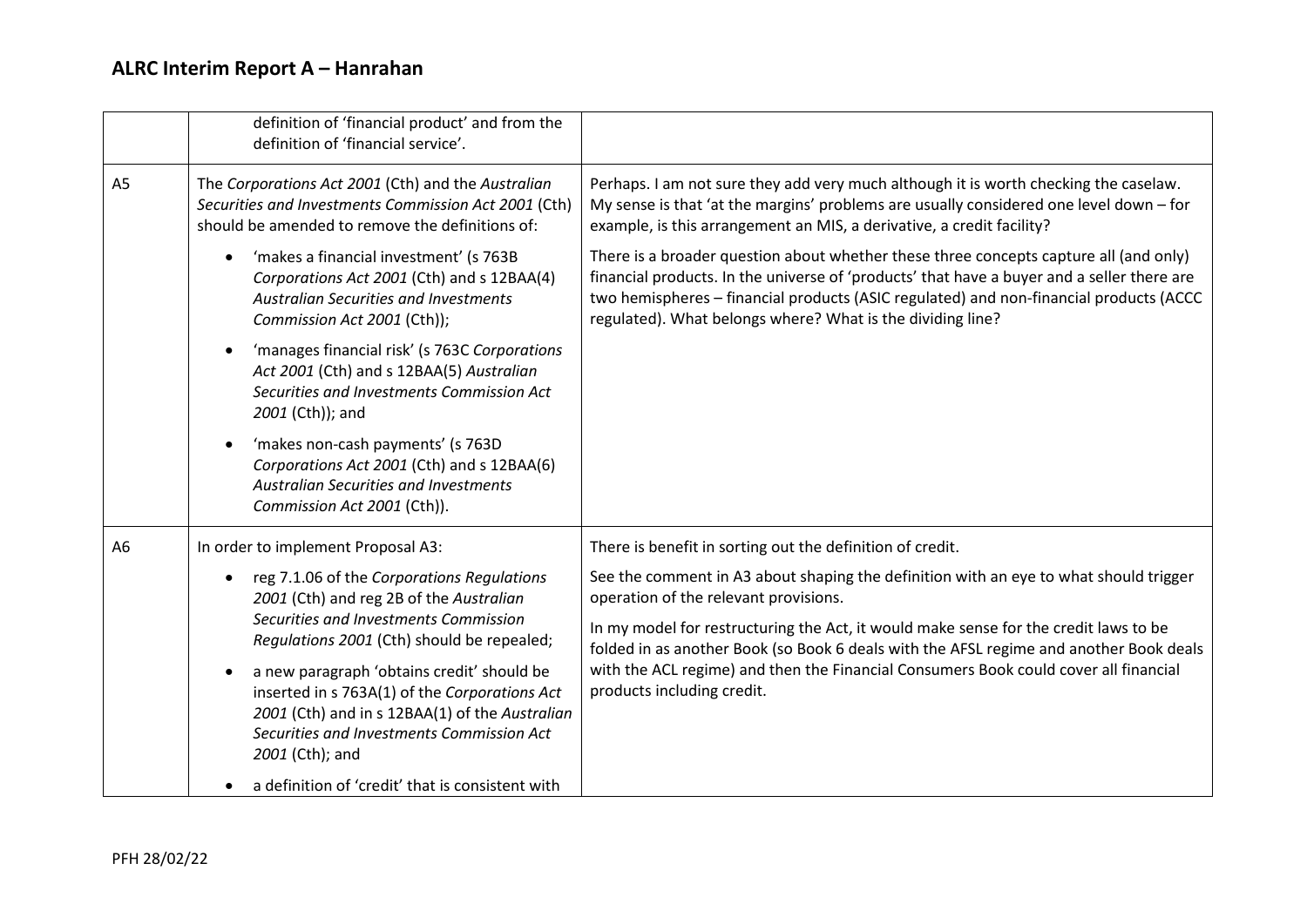|    | the definition contained in the National<br>Consumer Credit Protection Act 2009 (Cth)<br>should be inserted in the Corporations Act<br>2001 (Cth) and in the Australian Securities<br>and Investments Commission Act 2001 (Cth). |                                                                                                                                                                                                                                                                                                                                                                                                                                                                                                                                                                                                                                                                                                                                                                                            |
|----|----------------------------------------------------------------------------------------------------------------------------------------------------------------------------------------------------------------------------------|--------------------------------------------------------------------------------------------------------------------------------------------------------------------------------------------------------------------------------------------------------------------------------------------------------------------------------------------------------------------------------------------------------------------------------------------------------------------------------------------------------------------------------------------------------------------------------------------------------------------------------------------------------------------------------------------------------------------------------------------------------------------------------------------|
| A7 | Sections 1011B and 1013A(3) of the Corporations Act<br>2001 (Cth) should be amended to replace 'responsible<br>person' with 'preparer'                                                                                           | It is hard to get excited about this one. I guess so. There is a bigger problem with this<br>part of the Act (see A8).                                                                                                                                                                                                                                                                                                                                                                                                                                                                                                                                                                                                                                                                     |
| A8 | The obligation to provide financial product disclosure<br>in Part 7.9 of the Corporations Act 2001 (Cth) should<br>be reframed to incorporate an outcomes-based<br>standard of disclosure.                                       | There are much broader problems with Pt 7.9. These stem from its (illogical)<br>relationship with Ch 6D, the cumbersome rules about delivery of PDSs (based on the<br>20 <sup>th</sup> century assumption that people were buying financial products through financial<br>advisers and getting paper documents), too much granular prescription, and a lack of<br>clarity about what the disclosure is for and how it is used across different categories of<br>products. The whole concept of the PDS needs to be completely reworked to take<br>account of the DDO regime and changes to technology and consumer behaviour over<br>the 20 years since it was adopted.                                                                                                                    |
|    |                                                                                                                                                                                                                                  | In a perfect world, I would ditch the whole thing and start again with a more realist<br>understanding of what disclosure can and should do in a consumer protection regime.                                                                                                                                                                                                                                                                                                                                                                                                                                                                                                                                                                                                               |
|    |                                                                                                                                                                                                                                  | Start by working out what should be covered by Ch 6D. Listed and unlisted securities<br>and listed MIS (like the takeover laws)? Maybe also other 'enterprise' MIS (that is,<br>where MIS is used to carry on an activity, rather than as a vehicle for investing in other<br>financial assets - see the CAMAC report for the distinction)? Another option is to apply<br>Ch 6D to things that can be traded in secondary markets. The idea is to link the type of<br>disclosure mandated by Ch 6D to the type of fundraising involved. The disclosure in Ch<br>6D is intended to inform the capital market and help investors and traders make<br>allocation decisions within their overall portfolio. The current laws in Ch 6D are settled<br>and may need some tinkering but not much. |
|    |                                                                                                                                                                                                                                  | This would leave 'consumer' financial products, where the disclosure is intended to<br>support consumer purchasing decisions in relation to a particular financial product, to                                                                                                                                                                                                                                                                                                                                                                                                                                                                                                                                                                                                             |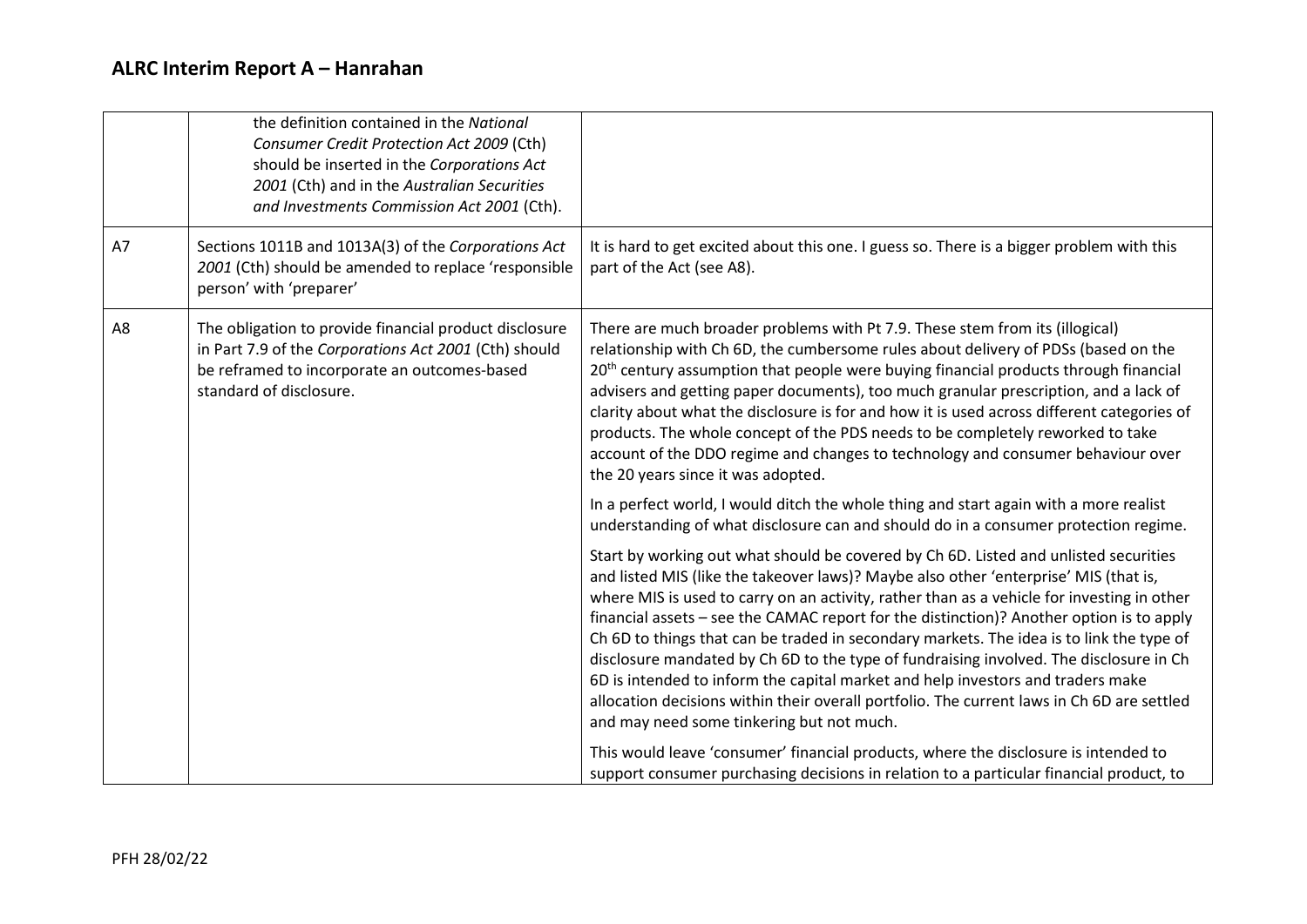| be covered in Pt 7.9.                                                                                                                                                                                                                                                                                                                                                                                                                                                                                                                                                                                                                                                                                                                                                                                                                                      |
|------------------------------------------------------------------------------------------------------------------------------------------------------------------------------------------------------------------------------------------------------------------------------------------------------------------------------------------------------------------------------------------------------------------------------------------------------------------------------------------------------------------------------------------------------------------------------------------------------------------------------------------------------------------------------------------------------------------------------------------------------------------------------------------------------------------------------------------------------------|
| The PDS regime should go in the Financial Consumers Book (along with FSGs for<br>financial services, which support purchasing decisions in relation to financial services).<br>The law should say that the issuer of the product must produce a short document that<br>gives consumers in the target market adequate information about the characteristics<br>and costs of the financial product to decide whether to acquire it. It should be clear<br>concise and effective. It should not try to educate consumers about products of that<br>general type, about financial literacy or about tax - that work should be done by<br>MoneySmart or its successor (to which the PDS should provide a link). The document<br>should be available to a consumer if they want to read and rely on it. (If they choose not<br>to, they cannot sue based on it.) |
| The law should not prescribe the content of the PDS disclosure $-$ just what outcome the<br>disclosure needs to produce. That said, the outcome will be different across different<br>types of products that are available to 'financial consumers' as defined. Under the<br>general disclosure obligation, there should be separate legislative instructions for<br>different product types as to what the disclosure outcome should be. Eg the PDS for an<br>unlisted collective investment product (super, mutual fund, CCIV, LIC, ETF) would aim<br>for a different outcome from the PDS for an insurance, banking, or credit product.                                                                                                                                                                                                                 |
| Of course, 'principles based' disclosure laws have been the holy grail since at least the<br>early 1990s. Issuers say they want them, but then they lobby for more granular<br>guidance so they can tick off compliance. These documents are now (quite rationally,<br>because of the poor design of the enforcement regime) clearly drafted to manage<br>liability risk not to support consumer decision-making. A proper liability scheme would<br>help.                                                                                                                                                                                                                                                                                                                                                                                                 |
| I would not support 'adding' an outcomes-based standard of disclosure. I think we<br>should remove the existing rubbish rules and substitute an outcomes-based standard<br>(tailored to particular categories of products) supported by a proper enforcement<br>structure that penalises the issuer for either failure to disclose or misleading disclosure,<br>that is effectively enforced.                                                                                                                                                                                                                                                                                                                                                                                                                                                              |
| Also, there ought to be a digital place where issuers are required to upload a machine-<br>readable version of every PDS they have in the market. This would allow ASIC to use                                                                                                                                                                                                                                                                                                                                                                                                                                                                                                                                                                                                                                                                             |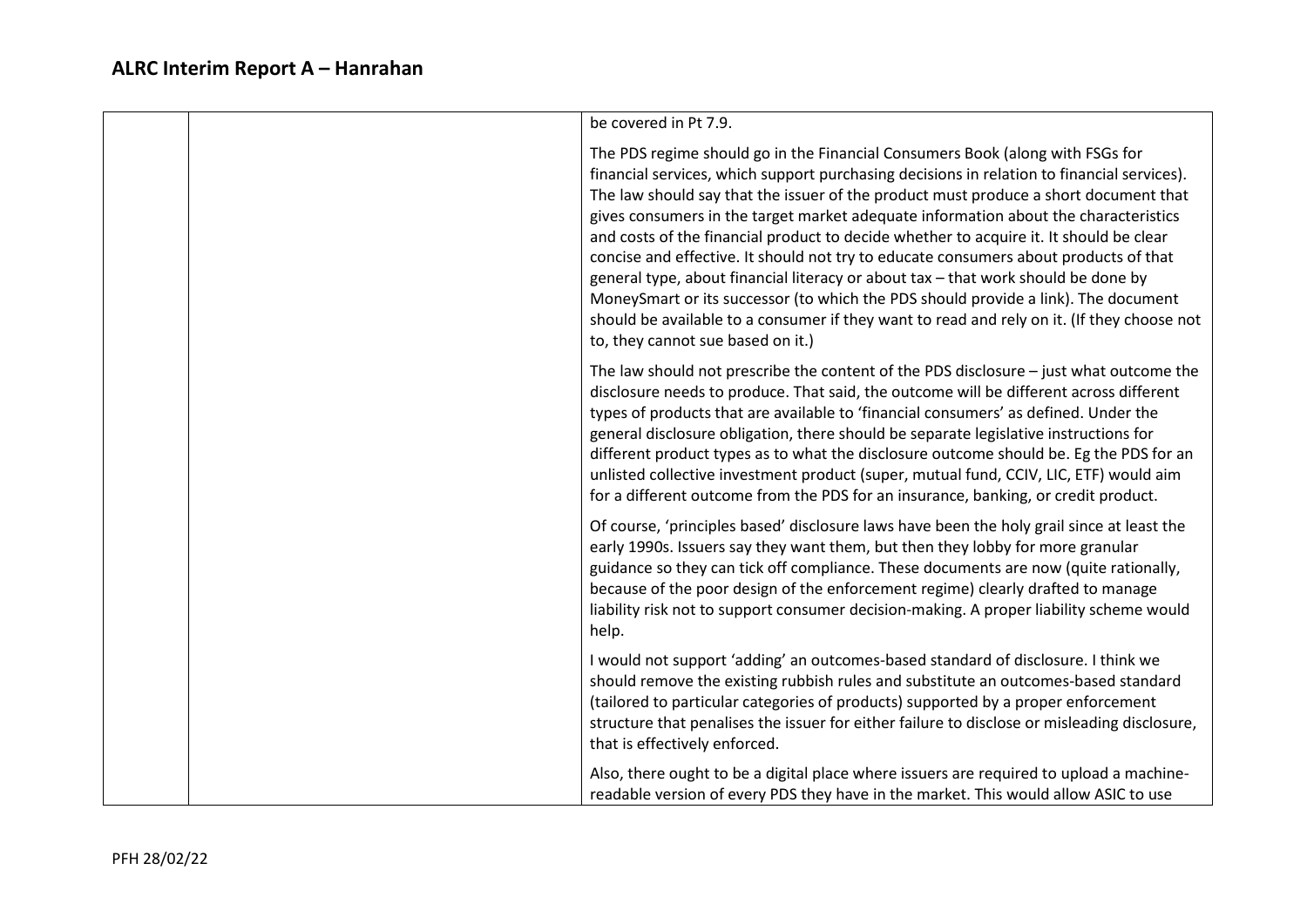|                                                                                                                                                                                                                                                                                           |                                                                                                                                                                                                                                                                                                  | regtech to understand what products are being offered and to identify potentially<br>defective disclosure. This is not the same as saying ASIC should pre-vet or post-vet PDSs.<br>It would also allow fintechs to develop product comparison tools and analytics.                                                                                                                                                                                                                                                                                                                                             |
|-------------------------------------------------------------------------------------------------------------------------------------------------------------------------------------------------------------------------------------------------------------------------------------------|--------------------------------------------------------------------------------------------------------------------------------------------------------------------------------------------------------------------------------------------------------------------------------------------------|----------------------------------------------------------------------------------------------------------------------------------------------------------------------------------------------------------------------------------------------------------------------------------------------------------------------------------------------------------------------------------------------------------------------------------------------------------------------------------------------------------------------------------------------------------------------------------------------------------------|
| A <sub>9</sub>                                                                                                                                                                                                                                                                            | The following existing powers in the Corporations Act<br>2001 (Cth) should be removed:                                                                                                                                                                                                           | No, for the reasons explained about the legislative design policy in Chapter 7.<br>Exemptions, modifications and 'crafted regimes' are needed to make the thing work.                                                                                                                                                                                                                                                                                                                                                                                                                                          |
| powers to grant exemptions from obligations<br>in Chapter 7 of the Act by regulation or other<br>legislative instrument; and<br>powers to omit, modify, or vary ('notionally<br>$\bullet$<br>amend') provisions of Chapter 7 of the Act by<br>regulation or other legislative instrument. | The dynamic nature of the financial sector combined with the overinclusive and<br>untailored nature of Chapter 7 means the whole thing would likely collapse under its<br>own weight without the capacity for someone sensible to make timely case-by-case or<br>class adjustments where needed. |                                                                                                                                                                                                                                                                                                                                                                                                                                                                                                                                                                                                                |
|                                                                                                                                                                                                                                                                                           |                                                                                                                                                                                                                                                                                                  | I cannot see the Executive giving up its regulation making power. I know there is a view<br>that ASIC uses its power to construct laws that would otherwise not exist (overstepping<br>the mark) but I have a different view. Usually these ASIC-constructed regimes are built<br>because something that is not 'really' a financial product (see the litigation funding<br>cases) gets caught up by the regime which then must be modified to be made workable.                                                                                                                                               |
|                                                                                                                                                                                                                                                                                           |                                                                                                                                                                                                                                                                                                  | I am concerned about the lack of faith in (or maybe adequate control over) ASIC's<br>instrument-making power. Both the current government and opposition seem to be<br>increasingly opposed to delegating rule-making power to agencies. However the<br>agencies are close to the market and (hopefully) experts. I would make an argument in<br>favour of retaining or expanding ASIC's power to grant exemptions and modifications,<br>but building its capability and noting its commission governance structure and the post-<br>Hayne enhancements to its oversight should expose it to greater scrutiny. |
|                                                                                                                                                                                                                                                                                           |                                                                                                                                                                                                                                                                                                  | See also my comment about two-tier Books in A11, for the navigability point.                                                                                                                                                                                                                                                                                                                                                                                                                                                                                                                                   |
|                                                                                                                                                                                                                                                                                           |                                                                                                                                                                                                                                                                                                  | It is also important to remember the difference between class orders and case-by-case<br>relief. There is no need for the latter to be consolidated into the legislation but it should<br>be published (eg on ASIC website).                                                                                                                                                                                                                                                                                                                                                                                   |
| A10                                                                                                                                                                                                                                                                                       | The Corporations Act 2001 (Cth) should be amended<br>to provide for a sole power to create exclusions and<br>grant exemptions from Chapter 7 of the Act in a                                                                                                                                     | It is important that secondary legislation can be located. Consolidating it in one place<br>would help. This feels more like an issue that should be resolved through the Legislation<br>Act 2003 (Cth) which is currently being reviewed.                                                                                                                                                                                                                                                                                                                                                                     |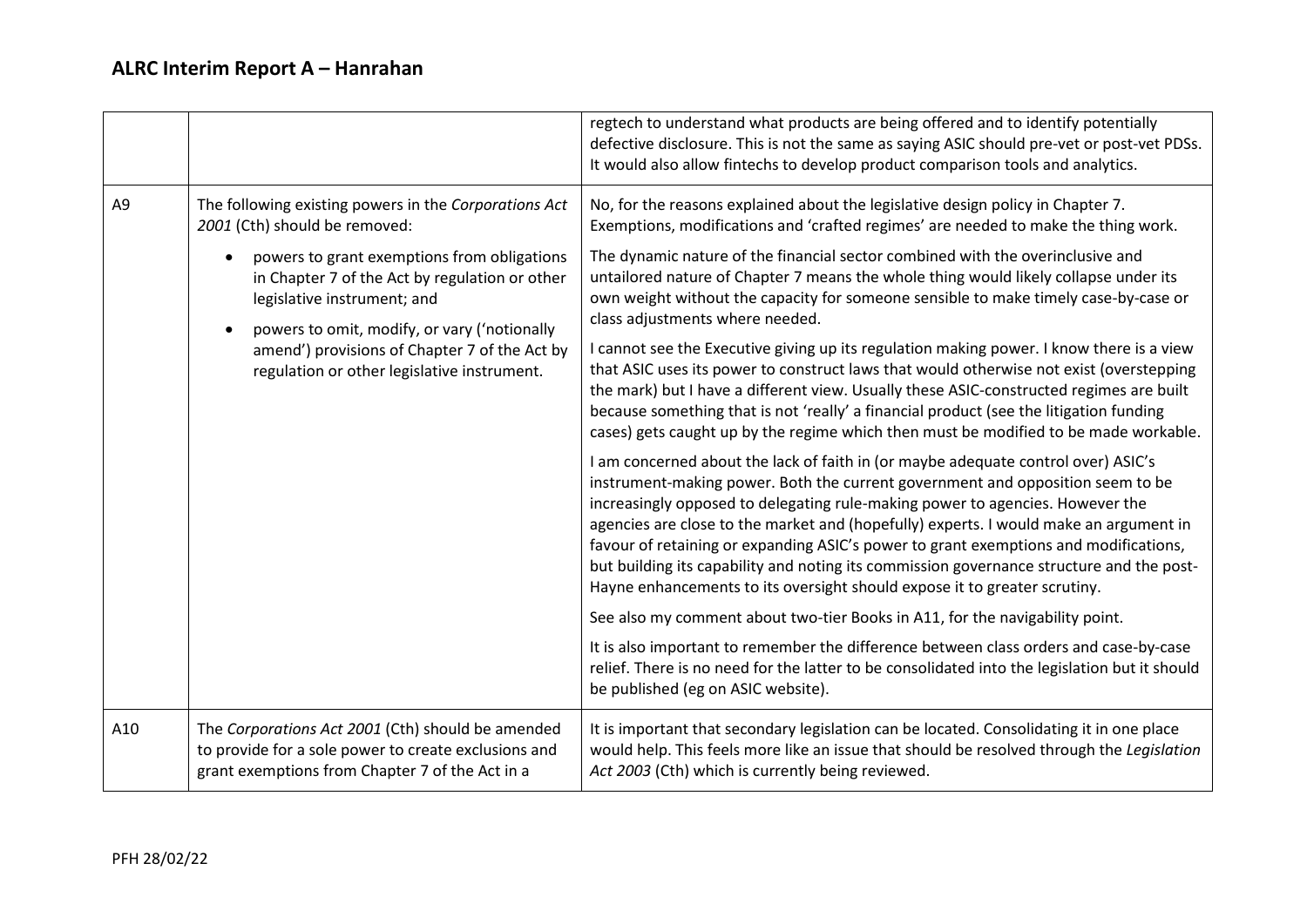|     | consolidated legislative instrument.                                                                                                                                                                                                                                                                                                               | In my model, the official version of the legislation would either list and link to relevant<br>regulations and instruments at the end of each Book, or those could be consolidated<br>into the second tier of each Book (see A11).                                                                                                                                                                                                                                                                                                                                                                                                                                                                                                                                                                     |
|-----|----------------------------------------------------------------------------------------------------------------------------------------------------------------------------------------------------------------------------------------------------------------------------------------------------------------------------------------------------|--------------------------------------------------------------------------------------------------------------------------------------------------------------------------------------------------------------------------------------------------------------------------------------------------------------------------------------------------------------------------------------------------------------------------------------------------------------------------------------------------------------------------------------------------------------------------------------------------------------------------------------------------------------------------------------------------------------------------------------------------------------------------------------------------------|
| A11 | In order to implement Proposals A9 and A10:<br>Should the Corporations Act 2001 (Cth) be<br>$\bullet$<br>amended to insert a power to make<br>thematically consolidated legislative<br>instruments in the form of 'rules'?<br>Should any such power be granted to the<br>$\bullet$<br><b>Australian Securities and Investments</b><br>Commission?  | Possibly.<br>The Book approach in my model could accommodate two tiers in each Book - primary<br>legislation (should be fairly settled and only amended by the Parliament) and then<br>secondary legislation or 'rules' that could be amended from time to time by Regulation<br>or instrument. See my comment on A9.<br>There is a technical issue about how Henry VIII clauses are drafted that contributes to<br>how regulations and instruments are structured - it makes them cumbersome. If the<br>regulation or instrument making power were expressed as an ability to go in and alter<br>the text of Tier 2 in the Book, subject to consultation, a period of exposure, and<br>disallowance, it might help. Consolidation should help reduce the temptation to erect<br>tottering structures. |
| A12 | As an interim measure, the Australian Securities and<br>Investments Commission, the Department of the<br>Treasury (Cth), and the Office of Parliamentary<br>Counsel (Cth) should develop a mechanism to<br>improve the visibility and accessibility of notional<br>amendments to the Corporations Act 2001 (Cth)<br>made by delegated legislation. | Yes. This is just a technology issue.                                                                                                                                                                                                                                                                                                                                                                                                                                                                                                                                                                                                                                                                                                                                                                  |
| A13 | The Corporations Act 2001 (Cth) should be amended<br>to:<br>remove the definition of 'financial product<br>٠<br>advice' in s 766B;<br>substitute the current use of that term with<br>$\bullet$<br>the phrase 'general advice and personal<br>advice' or 'general advice or personal advice'                                                       | Again, there is a broader problem here.<br>There is no such thing as 'general advice' - it is an oxymoron. Something is either advice<br>or it is not. If it is not advice (for example, it is an advertisement or a sales call), then the<br>general prohibitions on misleading or deceptive conduct should apply and should be<br>policed by a properly resourced consumer protection agency. It is counter-productive to<br>call it advice.<br>There is a clear case for regulating people who provide financial advice on a commercial                                                                                                                                                                                                                                                             |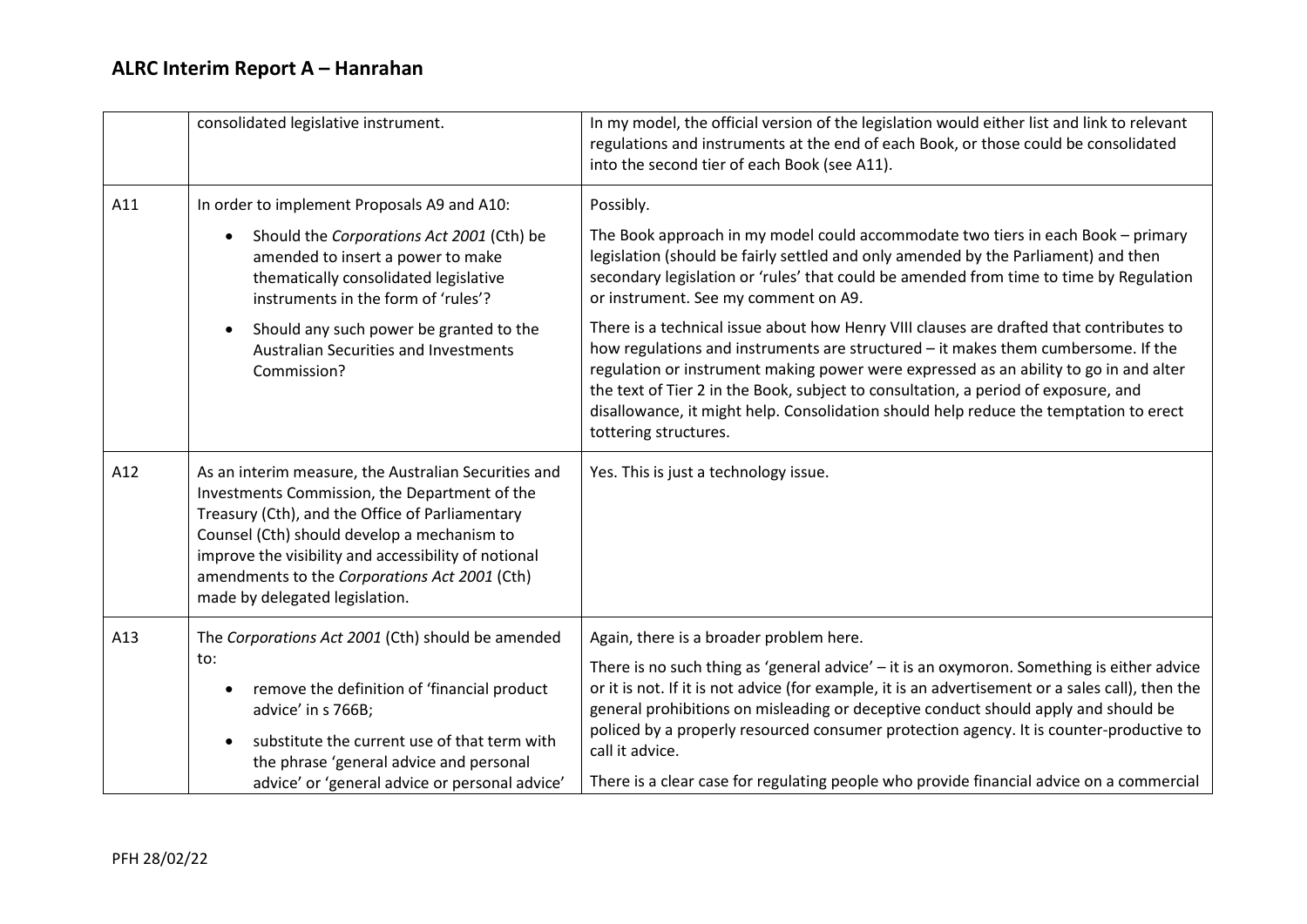|                                                               | as applicable; and<br>incorporate relevant elements of the current<br>definition of 'financial product advice' into                                                                                                                                                                                                                                                                                                                                                                                                                                                                                                                                                                                                                                                                                                                                                                                                          | basis. I think they should be licensed and properly supervised and they should only be<br>licensed if they can demonstrate they are competent and not conflicted in the provision<br>of that advice.                                                                                                                                      |
|---------------------------------------------------------------|------------------------------------------------------------------------------------------------------------------------------------------------------------------------------------------------------------------------------------------------------------------------------------------------------------------------------------------------------------------------------------------------------------------------------------------------------------------------------------------------------------------------------------------------------------------------------------------------------------------------------------------------------------------------------------------------------------------------------------------------------------------------------------------------------------------------------------------------------------------------------------------------------------------------------|-------------------------------------------------------------------------------------------------------------------------------------------------------------------------------------------------------------------------------------------------------------------------------------------------------------------------------------------|
| the definitions of 'general advice' and<br>'personal advice'. | What makes something 'financial advice'? Of course, it is hard to define. I would start by<br>narrowing the existing definition of personal advice. It could be limited to situations<br>where there is a two-way exchange between the giver and the receiver (in person or via<br>technology). The exchange must include the giver soliciting and obtaining information<br>about the receiver's individual circumstances, and the giver providing a<br>recommendation to acquire, retain or dispose of a particular financial product. The<br>circumstances must be such that a reasonable observer would think the giver has based<br>the recommendation on the information provided by the receiver and expected or<br>intended that the receiver would change their position based on the recommendation.<br>The assumption is that if the giver is paid for the recommendation there is an intention<br>it be acted on. |                                                                                                                                                                                                                                                                                                                                           |
|                                                               |                                                                                                                                                                                                                                                                                                                                                                                                                                                                                                                                                                                                                                                                                                                                                                                                                                                                                                                              | Lawyers will recognise that this type of exchange is likely to give rise to a fiduciary<br>relationship between the giver and the receiver, even if it is a one-off interaction.<br>(That's why the best interest duty makes sense in this context.)                                                                                      |
|                                                               |                                                                                                                                                                                                                                                                                                                                                                                                                                                                                                                                                                                                                                                                                                                                                                                                                                                                                                                              | This is probably what was originally intended in FSR but the concept of 'general advice'<br>muddied the waters (in my suggestion, the policy is driving the definition, rather than<br>the other way around).                                                                                                                             |
|                                                               |                                                                                                                                                                                                                                                                                                                                                                                                                                                                                                                                                                                                                                                                                                                                                                                                                                                                                                                              | Call what is now 'general advice' something else and regulate it under the general M&D<br>laws in the Financial Consumers Book.                                                                                                                                                                                                           |
| A14                                                           | Section 766A(1) of the Corporations Act 2001 (Cth)<br>should be amended by removing from the definition<br>of 'financial service' the term 'financial product<br>advice' and substituting 'general advice'.                                                                                                                                                                                                                                                                                                                                                                                                                                                                                                                                                                                                                                                                                                                  | See A13. The concept of general advice should be removed and the concept of financial<br>advice recast.                                                                                                                                                                                                                                   |
|                                                               |                                                                                                                                                                                                                                                                                                                                                                                                                                                                                                                                                                                                                                                                                                                                                                                                                                                                                                                              | I see no point in regulating 'general advice' as the provision of a financial service. It is a<br>business communication (and often a marketing one) like any other and should be<br>addressed under the consumer laws. Regulating it as a financial service creates an<br>expectation that someone (ASIC?) is overseeing it for quality. |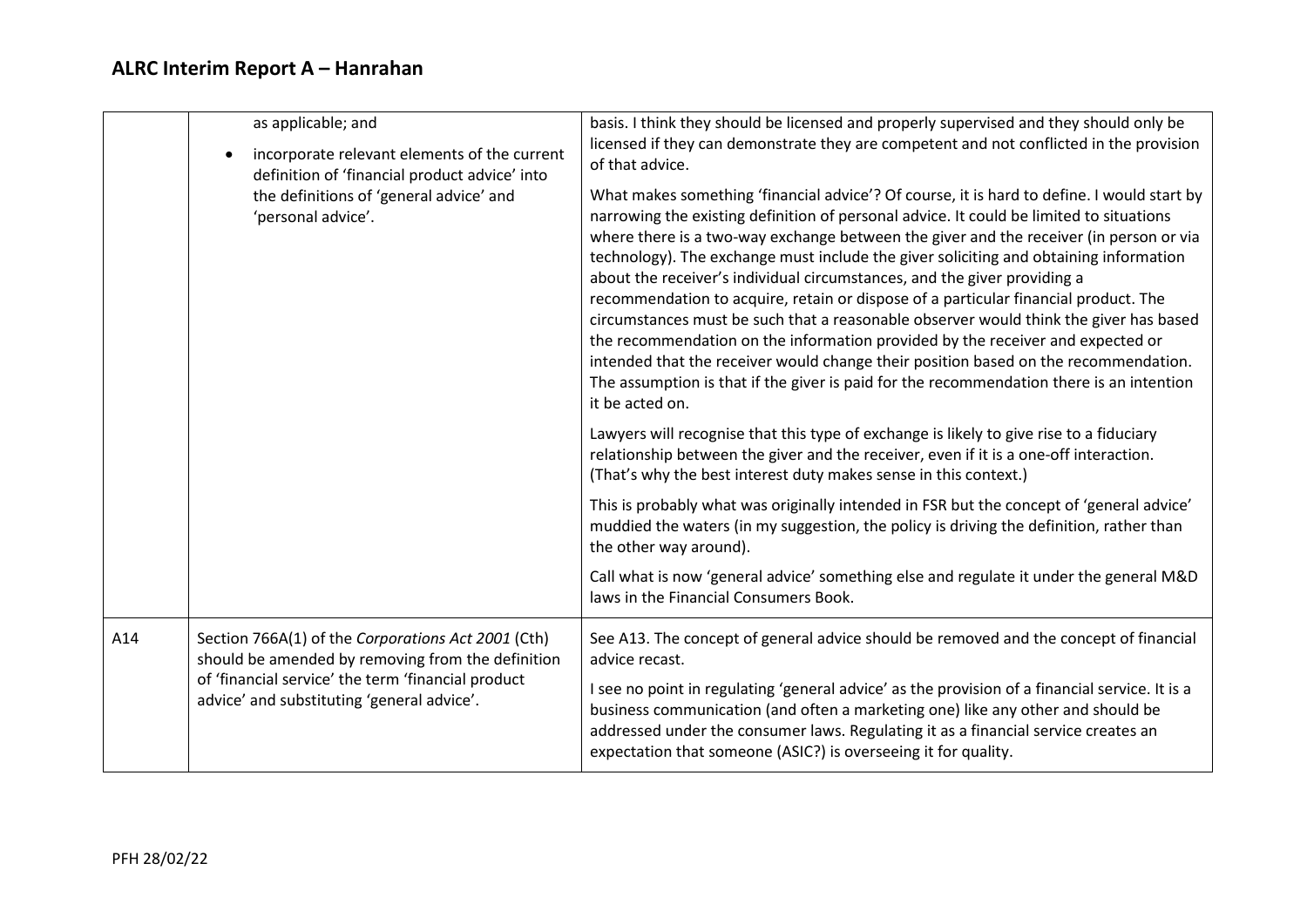| A15 | Section 766B of the Corporations Act 2001 (Cth)<br>should be amended to replace the term 'general<br>advice' with a term that corresponds intuitively with<br>the substance of the definition.                                                                                                                                                                                                                                                                            | See A13. The concept of general advice should be removed and the concept of financial<br>advice recast.                                                                                                                                                                                                                                                                                                                                                                                                                                                                                                                                                                                                                                                                                                                                                                                                                                                                                                                                                                                                                                                                                                                                                                                                                                                                                                                                                                                                                                                                                                                                                                                                                                                                                                                                                                                                                                             |
|-----|---------------------------------------------------------------------------------------------------------------------------------------------------------------------------------------------------------------------------------------------------------------------------------------------------------------------------------------------------------------------------------------------------------------------------------------------------------------------------|-----------------------------------------------------------------------------------------------------------------------------------------------------------------------------------------------------------------------------------------------------------------------------------------------------------------------------------------------------------------------------------------------------------------------------------------------------------------------------------------------------------------------------------------------------------------------------------------------------------------------------------------------------------------------------------------------------------------------------------------------------------------------------------------------------------------------------------------------------------------------------------------------------------------------------------------------------------------------------------------------------------------------------------------------------------------------------------------------------------------------------------------------------------------------------------------------------------------------------------------------------------------------------------------------------------------------------------------------------------------------------------------------------------------------------------------------------------------------------------------------------------------------------------------------------------------------------------------------------------------------------------------------------------------------------------------------------------------------------------------------------------------------------------------------------------------------------------------------------------------------------------------------------------------------------------------------------|
| A16 | Should the definition of 'retail client' in s 761G of the<br>Corporations Act 2001 (Cth) be amended:<br>to remove:<br>subsections (5), (6), and (6A), being<br>provisions in relation to general<br>insurance products, superannuation<br>products, RSA products, and<br>traditional trustee company services;<br>and<br>the product value exception in sub-s<br>$\circ$<br>(7)(a) and the asset and income<br>exceptions in sub-s $(7)(c)$ ; or<br>in some other manner? | I would suggest removing the concept of retail client - which is unhelpful for the<br>message it sends to the public who think it is better to be in the 'sophisticated' club -<br>and replacing it with the concept of financial consumer. (This is subject to the comment<br>below about the relationship with the idea of 'retail investor' in Ch 6D.)<br>Financial consumers are the key concept for Book 7 in my model. I would include<br>households (individuals and entities controlled by individuals, for example SMSFs) other<br>than very high net worth (VHNW) households. It could also include small business. This<br>aligns with, for example, the AFCA jurisdiction and the approach I took at the Hayne<br>Royal Commission. It is also closer to the various industry codes' approaches.<br>There are different ways we could choose to delineate VHNW. Eg total household assets<br>of \$10m, or total household assets of \$500,000 excluding their principal residence and<br>superannuation. The number is less important than the concept, which is to move away<br>from drawing arbitrary lines towards the principles-based concept of making a<br>'consumer' the focus of consumer protection laws (such as PDS and FSG laws and the<br>advice rules in Pt 7.7A).<br>Some sectors will probably just treat all customers in particular lines as financial<br>consumers (eg house and content insurance) because the cost of separating out VHNW<br>from other customers is not worth it. That is fine too.<br>There is a complication here, to do with the relationship between Ch 7 and Ch 6D. I said<br>in A8 we need to rationalise Ch 6D and Pt 7.9. A modified Ch 6D should apply to capital<br>raisings in the true sense. A modified Pt 7.9 should apply to other financial products if<br>they are sold to consumers. The two forms of pre-sale disclosure are intended to<br>perform quite distinct functions. |
|     |                                                                                                                                                                                                                                                                                                                                                                                                                                                                           | For Ch 6D, there are some design options. We could persevere with a retail investor<br>style definition in modified Ch 6D and accept there may be some regulatory arbitrage by                                                                                                                                                                                                                                                                                                                                                                                                                                                                                                                                                                                                                                                                                                                                                                                                                                                                                                                                                                                                                                                                                                                                                                                                                                                                                                                                                                                                                                                                                                                                                                                                                                                                                                                                                                      |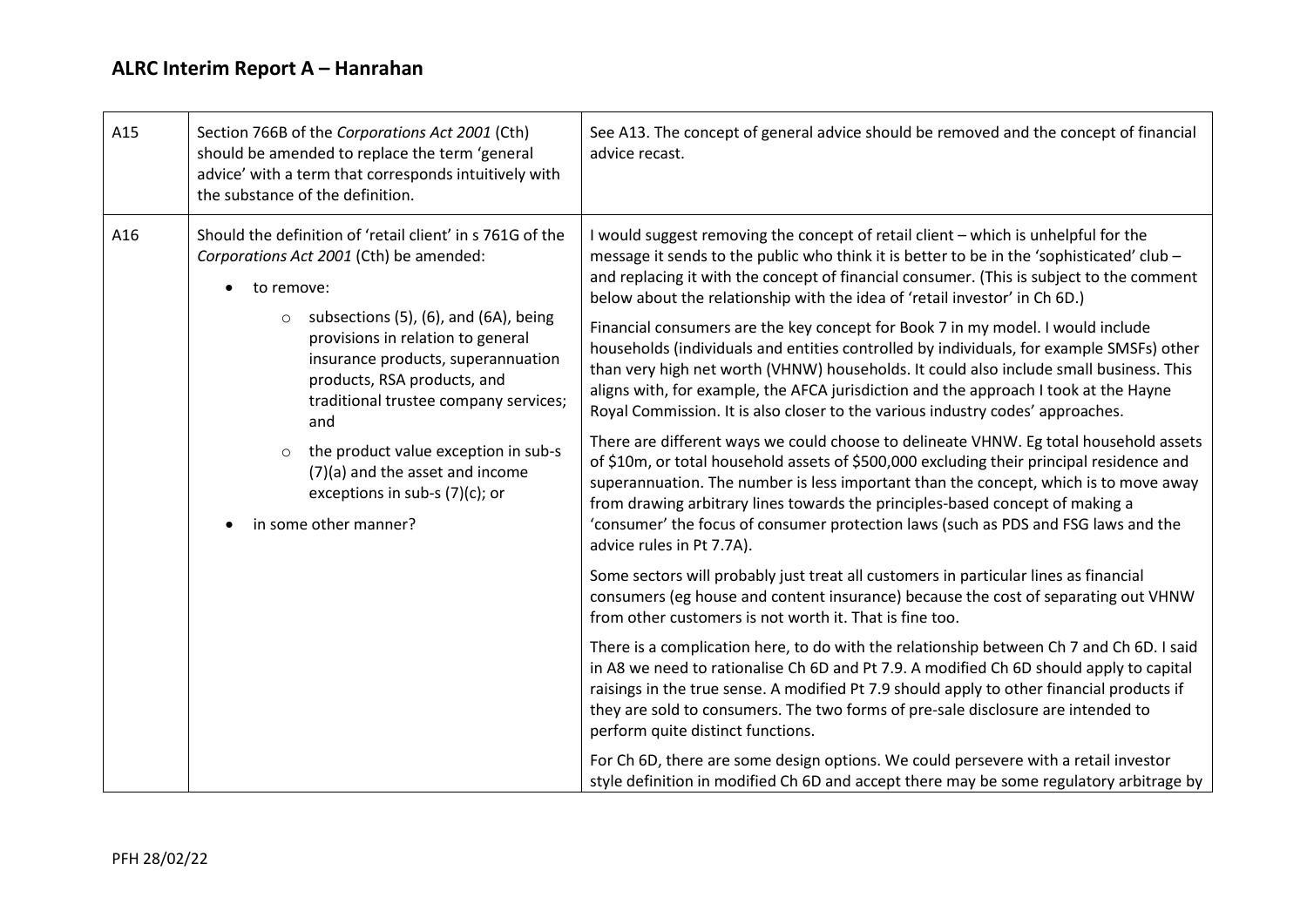|     |                                                                                                                                                          | product issuers between Ch 6D and Pt 7.9 at the margins (because the proposed<br>definition of financial consumer is wider). Or we could make the Ch 6D disclosure<br>regime apply whenever an offer is open to an audience that includes financial<br>consumers as defined, while not treating people who acquire those products as<br>financial consumers for the purposes of Book 7. Or we could go back to the old 'offer to<br>the public' test for Ch 6D disclosure.                   |
|-----|----------------------------------------------------------------------------------------------------------------------------------------------------------|----------------------------------------------------------------------------------------------------------------------------------------------------------------------------------------------------------------------------------------------------------------------------------------------------------------------------------------------------------------------------------------------------------------------------------------------------------------------------------------------|
|     |                                                                                                                                                          | This requires careful thought about the purpose of Ch 6D disclosure - to support the<br>efficient functioning of capital markets in the face of information asymmetries, not to<br>inform 'consumer' choices. The key question is, does the offeree have or have access to<br>enough information to make appropriate capital allocation decisions without the law<br>having to mandate its provision? If not, the law should require a prospectus (whether or<br>not the investor reads it). |
|     |                                                                                                                                                          | It will help enormously if we stop trying to shoe-horn market products into the<br>consumer products disclosure regime.                                                                                                                                                                                                                                                                                                                                                                      |
| A17 | What conditions or criteria should be considered in<br>respect of the sophisticated investor exception in s<br>761GA of the Corporations Act 2001 (Cth)? | See A16. I suggest replacing the idea of retail client with financial consumer for the<br>purposes of the laws that will end up in Book 7. It is ok to exclude large businesses and<br>VHNW households from the definition of financial consumer (that is a policy choice).<br>Note though that some of our 'financial consumer' laws (eg s 12DA) don't just apply to<br>consumer transactions - these laws of general application may actually belong in the<br>chapeau.                    |
| A18 | Should Chapter 7 of the Corporations Act 2001 (Cth)<br>be amended to insert certain norms as an objects                                                  | There is an underlying assumption here - that Chapter 7 itself is coherent - with which I<br>fundamentally disagree.                                                                                                                                                                                                                                                                                                                                                                         |
|     | clause?                                                                                                                                                  | My model splits Chapter 7 between Books 5, 6 and 7. In my model I suggest that each<br>Book have an objects statement up front, but it is different for each. For example, Books<br>5 and 6 are about the integrity of the financial system, while Book 7 is about consumer<br>rights and protections.                                                                                                                                                                                       |
|     |                                                                                                                                                          | More broadly, I disagree with the proposal to insert 'norms' rather than objects. If we<br>want to legislate for open-textured standards (see my comment on A2) we should do so<br>- and use it as an opportunity to remove prescriptive black-letter offences and duties                                                                                                                                                                                                                    |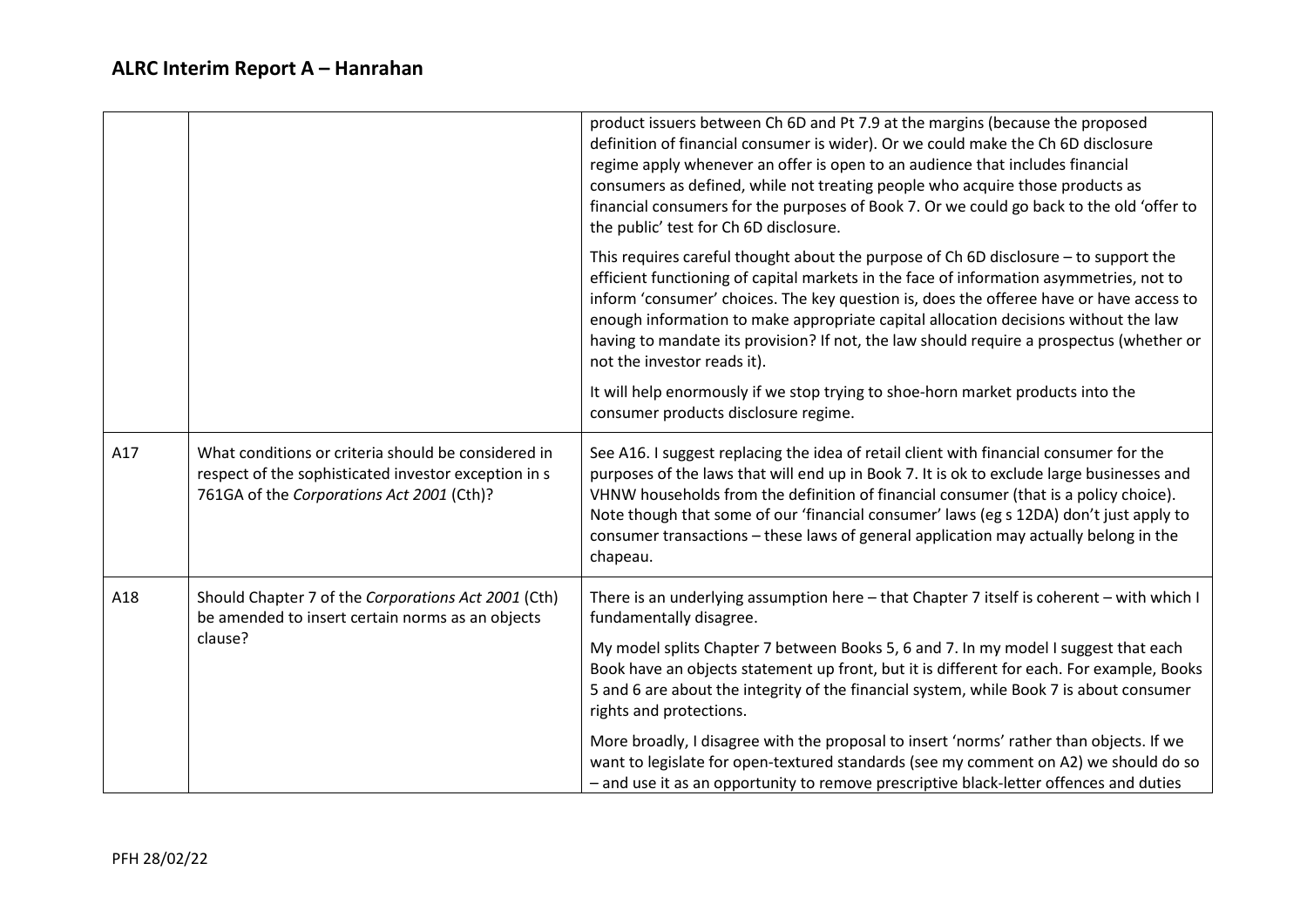|     |                                                                                                                                                                                                                                                                                                                                                                                                   | that needlessly particularised.                                                                                                                                                                                                                                                                                                                                                                                                                                                                                                                                                                                                                                                                                                                                                                                                                                                                                                                                                                                                                                                                                                                                                                                                                                                                                                                                                                                                                                                           |  |  |  |
|-----|---------------------------------------------------------------------------------------------------------------------------------------------------------------------------------------------------------------------------------------------------------------------------------------------------------------------------------------------------------------------------------------------------|-------------------------------------------------------------------------------------------------------------------------------------------------------------------------------------------------------------------------------------------------------------------------------------------------------------------------------------------------------------------------------------------------------------------------------------------------------------------------------------------------------------------------------------------------------------------------------------------------------------------------------------------------------------------------------------------------------------------------------------------------------------------------------------------------------------------------------------------------------------------------------------------------------------------------------------------------------------------------------------------------------------------------------------------------------------------------------------------------------------------------------------------------------------------------------------------------------------------------------------------------------------------------------------------------------------------------------------------------------------------------------------------------------------------------------------------------------------------------------------------|--|--|--|
|     |                                                                                                                                                                                                                                                                                                                                                                                                   | I do not think restating norms is needed to help regulated entities or courts interpret<br>the substantive obligations. The obligations just need to be drafted properly and<br>enforced.                                                                                                                                                                                                                                                                                                                                                                                                                                                                                                                                                                                                                                                                                                                                                                                                                                                                                                                                                                                                                                                                                                                                                                                                                                                                                                 |  |  |  |
| A19 | What norms should be included in such an objects<br>clause?                                                                                                                                                                                                                                                                                                                                       | See A18.                                                                                                                                                                                                                                                                                                                                                                                                                                                                                                                                                                                                                                                                                                                                                                                                                                                                                                                                                                                                                                                                                                                                                                                                                                                                                                                                                                                                                                                                                  |  |  |  |
| A20 | Section 912A(1)(a) of the Corporations Act 2001 (Cth)<br>should be amended by:<br>separating the words 'efficiently', 'honestly',<br>$\bullet$<br>and 'fairly' into individual paragraphs;<br>replacing the word 'efficiently' with<br>$\bullet$<br>'professionally'; and<br>inserting a note containing examples of<br>$\bullet$<br>conduct that would fail to satisfy the 'fairly'<br>standard. | No. I disagree with these proposals.<br>Part of the problem is that s 912A(1)(a) was intended as a licensing criterion, not a legal<br>duty (until it was - regrettably, to my mind - converted into a duty by the ASIC<br>Enforcement Review civil penalty reforms). This section belongs in Book 6 - not Book 7.<br>It is about who is fit to be licensed to provide financial services, and how they must<br>operate their financial services business overall to remain entitled to exist in this space.<br>That's why it is supposed to be an omnibus standard, rather than a legal duty in relation<br>to a particular dealing with an individual counterparty.<br>Remember the AFS licensing regime covers intermediaries who have wholesale clients<br>only, as well as those whose clients include retail.<br>Behaving dishonestly in the provision of financial services is an offence.<br>Efficiently is not the same as professionally. Many entities that are AFS licensed are not<br>professionals. This is not an idle comment - they are different relationships with<br>different duties (a professional having an overarching duty that prevails over their duty<br>to their individual customer).<br>On the 'fairly' definition, I repeat my comment about defining open-textured standards<br>in A2. My sense is that 'examples' like these in legislation or ASIC Regulatory Guides<br>tend to be so banal that they undermine the hortatory effect of the standard. |  |  |  |
| A21 | Section 912A(1) of the Corporations Act 2001 (Cth)<br>should be amended by removing the following<br>prescriptive requirements:                                                                                                                                                                                                                                                                   | No.<br>The core function of s 912A(1) is to set out what a person must do and have to be<br>entitled to obtain and retain an AFS licence. These provisions make it clear - for ASIC                                                                                                                                                                                                                                                                                                                                                                                                                                                                                                                                                                                                                                                                                                                                                                                                                                                                                                                                                                                                                                                                                                                                                                                                                                                                                                       |  |  |  |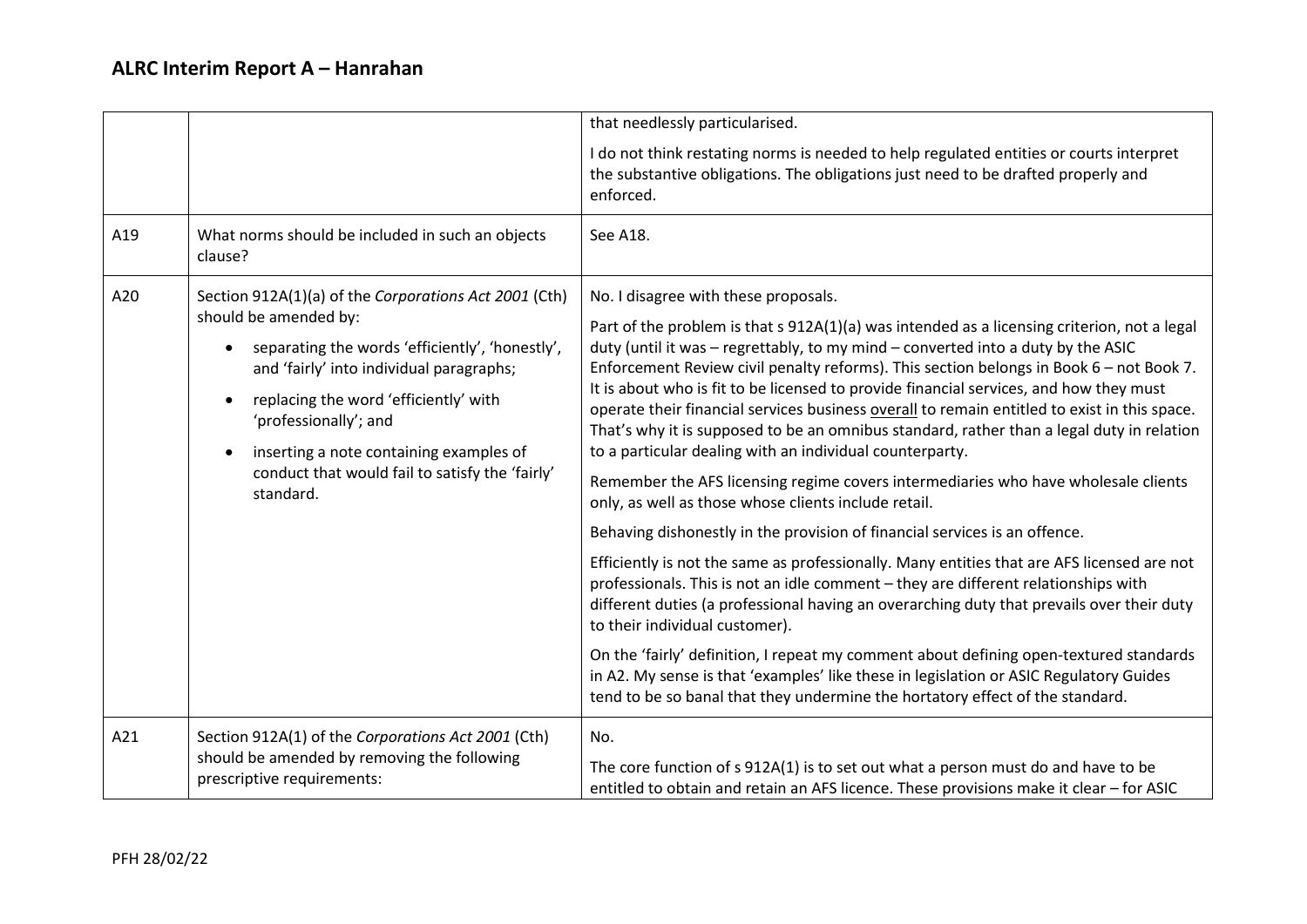|     | to have in place arrangements for the<br>$\bullet$                                                                                                                                                                                                                                                                                                                                                     | and the regulated entity - what those criteria are.                                                                                                                                               |  |  |
|-----|--------------------------------------------------------------------------------------------------------------------------------------------------------------------------------------------------------------------------------------------------------------------------------------------------------------------------------------------------------------------------------------------------------|---------------------------------------------------------------------------------------------------------------------------------------------------------------------------------------------------|--|--|
|     | management of conflicts of interest (s<br>$912A(1)(aa))$ ;                                                                                                                                                                                                                                                                                                                                             | It is helpful to think of these as quasi-prudential standards, rather than rules of conduct.<br>Then they make sense.                                                                             |  |  |
|     | to maintain the competence to provide the<br>$\bullet$<br>financial services (s $912A(1)(e)$ );                                                                                                                                                                                                                                                                                                        |                                                                                                                                                                                                   |  |  |
|     | to ensure representatives are adequately<br>$\bullet$<br>trained (s $912A(1)(f)$ ); and                                                                                                                                                                                                                                                                                                                |                                                                                                                                                                                                   |  |  |
|     | to have adequate risk management systems<br>$\bullet$<br>(s 912A(1)(h)).                                                                                                                                                                                                                                                                                                                               |                                                                                                                                                                                                   |  |  |
| A22 | In accordance with the principle that terminology<br>should be used consistently to reflect the same or<br>similar concepts, s 991A of the Corporations Act 2001<br>(Cth) and s 12CA of the Australian Securities and<br>Investments Commission Act 2001 (Cth) should be<br>repealed.                                                                                                                  | Yes, I think the consolidation achieved through the chapeau and Books model would<br>tidy up this and other bits of overlap.                                                                      |  |  |
| A23 | In accordance with the principle that terminology<br>should be used consistently to reflect the same or<br>similar concepts, proscriptions concerning false or<br>misleading representations and misleading or<br>deceptive conduct in the Corporations Act 2001 (Cth)<br>and the AustralianSecurities and Investments<br>Commission Act 2001 (Cth) should be consolidated<br>into a single provision. | Yes, consolidating these into the chapeau will help. There are a couple of other parts of<br>the ASIC Act that probably should be relocated along with all of Pt 2 Div 2, eg Pt 3A and<br>3B.     |  |  |
| A24 | Would the Corporations Act 2001 (Cth) be simplified<br>by:<br>amending s 961B(2) to re-cast paragraphs                                                                                                                                                                                                                                                                                                 | Section 961B(2), 961C and 961D should be repealed. They were the product of a poor<br>lawmaking process; even those who lobbied for their inclusion have since walked away<br>from this approach. |  |  |
|     | (a)-(f) as indicative behaviours of compliance,<br>to which a court must have regard when                                                                                                                                                                                                                                                                                                              | See my comments in A2 about defining open-textured standards. Section 961B should<br>be redrafted to match the approach adopted in s 181 and s 601FC of the Act to similar                        |  |  |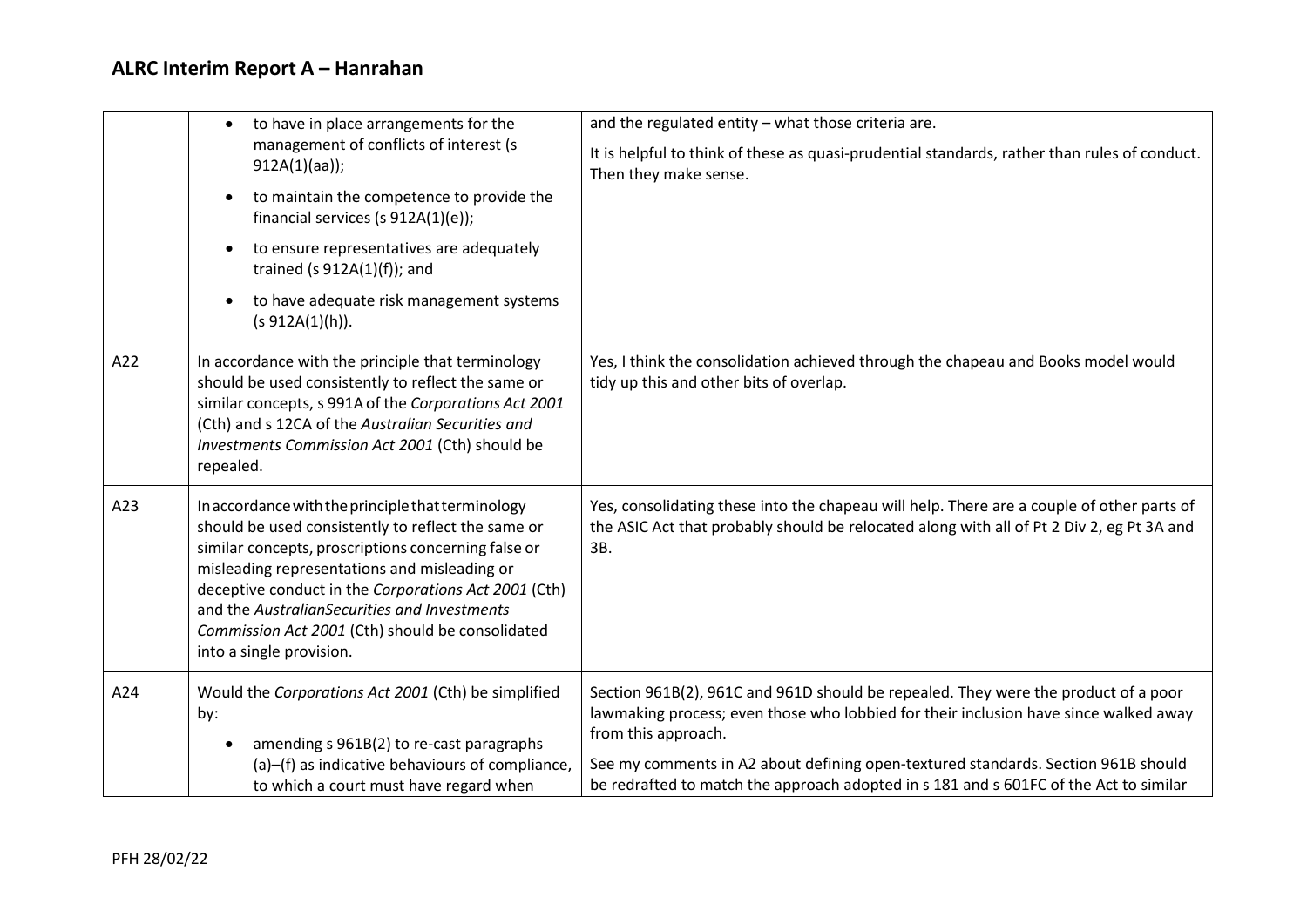| determining whether the primary obligation | 'best interests' duties. It should state that an AFS licensee or representative who                                                                                                          |
|--------------------------------------------|----------------------------------------------------------------------------------------------------------------------------------------------------------------------------------------------|
| in sub-s (1) has been satisfied; and       | provides financial advice to a financial consumer must act in the best interests of the                                                                                                      |
| repealing ss 961C and 961D?                | consumer. (Using my proposed definition of financial advice and financial consumer -<br>see my comments about the definitions of financial advice and financial consumer in<br>A13 and A16.) |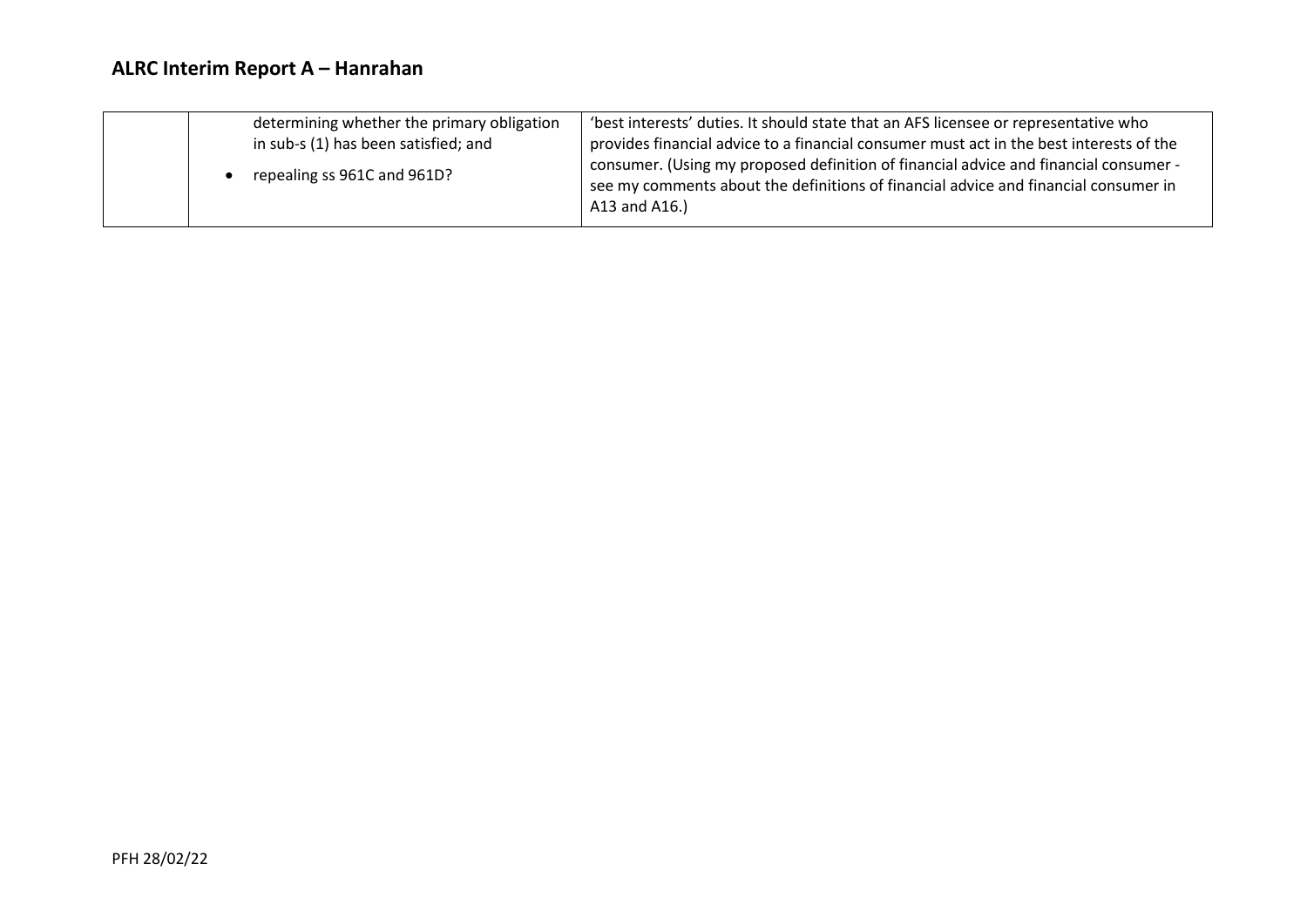### **ALRC Interim Report A – Hanrahan Attachment**

## **What a reorganised** *Corporations Act 2001* **(Cth) could look like - the 'chapeau and Books' model**

This model has a 'chapeau' Act and separate 'Books' (Schedules) containing discrete parts of the existing law.

This is very much a minimalist reform option – the only change between (rather than within) Acts is to relocate ASIC Act Pt 2 Div 2 to the Financial Consumers book (and possibly ASIC Act Pt 3A and 3B to the chapeau). The structure is not perfect, but it does try to link like with like and organise the law thematically. The process of allocating individual existing sections between the chapeau and the Books has some nuances not captured here – happy to discuss. It could be achieved by ALRC (initially at a conceptual or demonstration level) by electronically tagging each section to its best home (one being 'delete') and pushing the sort button (the old scissors and scrapbooks method). The preliminary sorting exercise could be done with each section retaining its existing numbering to minimise disruption. But remember this is not a cosmetic exercise – the revised structure will drive significantly greater conceptual and interpretative clarity particularly in the disparate parts of the increasingly incoherent Chapter 7. This will inform where reform is needed.

Other Books could be added to this structure where ASIC has or is given lead administrative responsibility (eg consumer credit). Responsibilities that ASIC is shedding (eg business registers to ATO) could be excised. The structure does not address the problems at the interface between ASIC and APRA responsibilities in regulating financial sector entities, but it may help demonstrate the areas where enhanced regulatory coordination is needed.

The design improves coherence and navigability because a person who is, for example, not running a CIV need never look at Book 2 and a person selling financial products or services to financial consumers can look in Book 7 for all the rules. The Books only contain active obligations (ie, what a person or entity must do) and the chapeau provisions are consistent across the whole suite. Enforcement provisions can be significantly rationalised to address the problem of excessively particularised laws (ie separate offences that prohibit the use of the colour blue and the use of the colour navy blue – there are many of these in the disclosure space). The current law is full of different solutions to the same problem which this exercise should tease out and expose.

Each Book should open with a statement of application (eg 'This Book applies to entities that carry on business providing financial services to people located in Australia') and an objects statement (eg 'The object of the laws in this Book is to ensure that entities to which it applies meet occupational licensing criteria, including providing relevant financial services efficiently, honestly and fairly, and are effectively overseen by ASIC'). Each Book could either end with a table listing (and linking to) any legislative instruments made under it, or comprise two tiers (principal legislation, and secondary legislation in the form of Rules that can be amended from time to time by ASIC or by regulation and kept current by publishing consolidated versions after each amendment).

There are always issues at the margins of coverage and it might work out that we need (say) 10 Books rather than 7. That is fine – it is about improving design, not creating silos. There is a technical (policy) issue in the relationship between Ch 6D (prospectus disclosure) and Pt 7.9 (PDS disclosure) that needs to be sorted out (see the discussion in the submission). In the model below, this is the distinction between Books 3 and 7.

Hanrahan 23/02/22